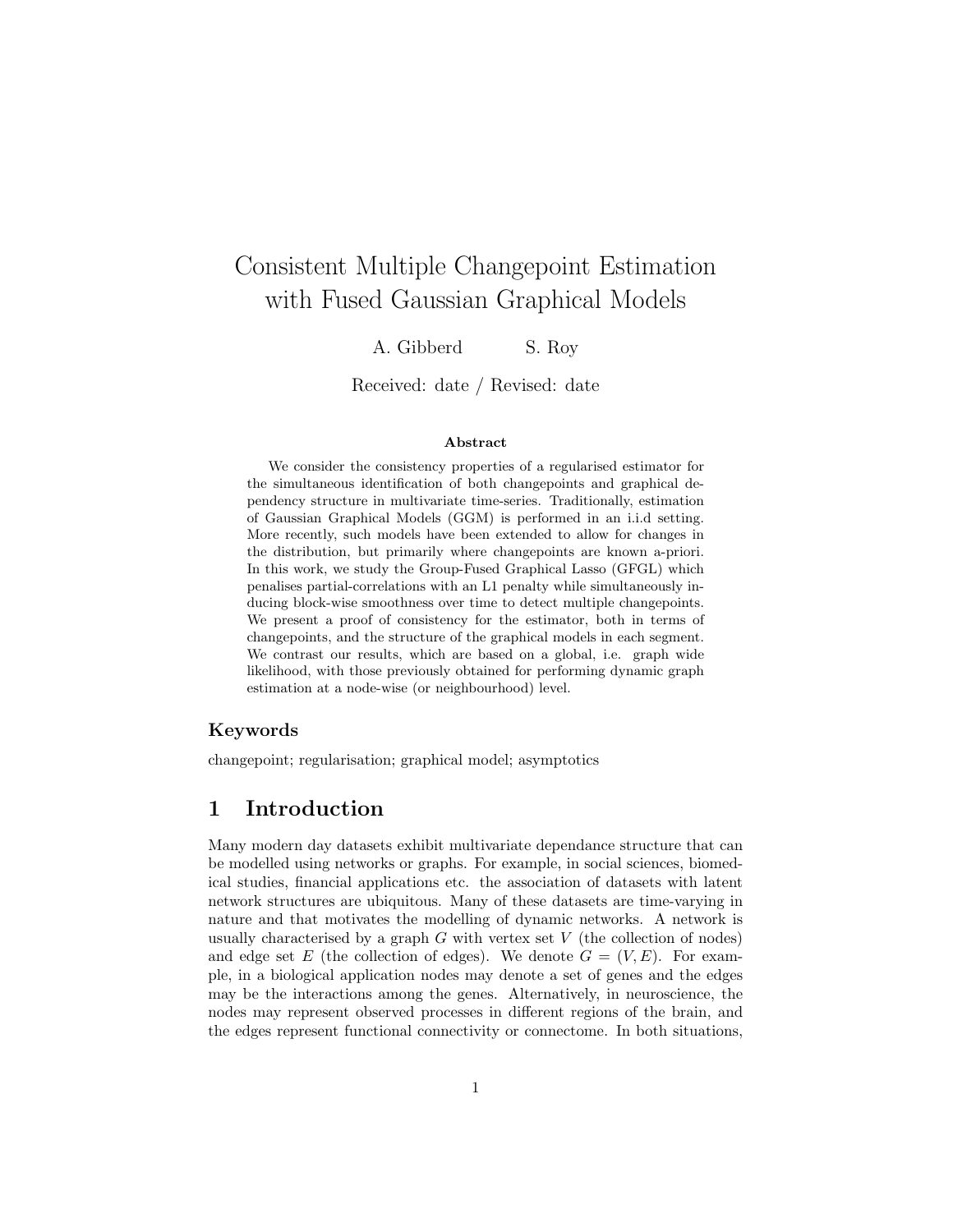we may observe activity at nodes over a period of time— the challenge is to infer the dependency network and how this changes over time.

Although the topic of change-point estimation is well represented in statistics through methods such as binary segmentation [Fryzlewicz, 2014], dynamic programming [Killick et al., 2012], or more classical methods such as Bai [1997], Hinkley [1970], Raimondo [1998] and references therein; its application in the context of graphical models, i.e. how the conditional dependency structure between a set of variables changes, is relatively unexplored. We here consider a particular type of dynamic network model where the underlying conditional dependency structure, encoded as a graph, evolves in a piecewise fashion. The task is to estimate multiple change-points where the network structure changes, as well as the structures themselves. To this end, we formulate the problem as a joint optimization task whereby change-point estimation and structure recovery can be performed simultaneously. The particular class of networks we aim to estimate are encoded via a multivariate Gaussian that has a piecewise constant precision matrix and thus graph structure over certain blocks of time<sup>1</sup>. Specifically, we assume observations  $X^{(t)} = (X_1^{(t)}, \ldots, X_p^{(t)})$  are drawn from the following model:

$$
X^{(t)} \sim \mathcal{N}(0, \Sigma_0^{(k)}) \quad , \ t \in [\tau_{k-1}, \tau_k] \ , \tag{1}
$$

where  $t = 1, \ldots, T$  indexes the time of the observed data-point, and  $k =$  $1, \ldots, B := K + 1$  indexes blocks  $[\tau_{k-1}, \tau_k] := {\tau_{k-1}, \ldots, \tau_k - 1}$ , separated by changepoints  $\{\tau_k\}_{k=1}^K$ , at which points the covariance matrix  $\Sigma_0^{(k)}$  changes. The challenge is to assess, how well, or indeed if, we can recover both the changepoint positions  $\tau_k$  and the correct precision matrices  $\Theta_0^{(k)} := (\Sigma_0^{(k)})^{-1}$ . In this paper we focus on the task of recovering  $\{\Theta_0^{(k)}, \tau_k\}_{k=1}^B$  in the case where  $K$  is known in advance, that is, rather than focus on estimating the number of changes, we consider where and in what form these changes appear.

For dependency graph identification in the static i.i.d. setting there are two principal estimation approaches. Firstly, as suggested by Meinshausen and Bühlmann [2006], one may adopt a neighbourhood or *local* selection approach where edges are estimated at a node-wise level, an estimate for the network is then constructed by iterating across nodes. Alternatively, one may consider joint estimation of the edge structure across all nodes in a global fashion. In the i.i.d. setting a popular method to achieved this is via the Graphical lasso [Banerjee and Ghaoui, 2008], or explicitly constrained precision matrix estimation schemes such as CLIME [Cai et al., 2011].

In the non-stationary setting, one could consider extending regression methods, for instance utilising the methods of Lee et al. [2016], Leonardi and Bühlmann [2016] to estimate a graph where each node may exhibit multiple change points. The work of Roy et al. [2016] considers a joint estimation approach for networks in the presence of a single changepoint, while Kolar and Xing [2012] consider using the fused lasso  $[Harchaoui]$  and Lévy-Leduc, 2010 to estimate multiple changepoints at a node-wise level. One may consider fused smoothing that re-

<sup>&</sup>lt;sup>1</sup>For a reference on static graphical models the reader is directed to Lauritzen [1996]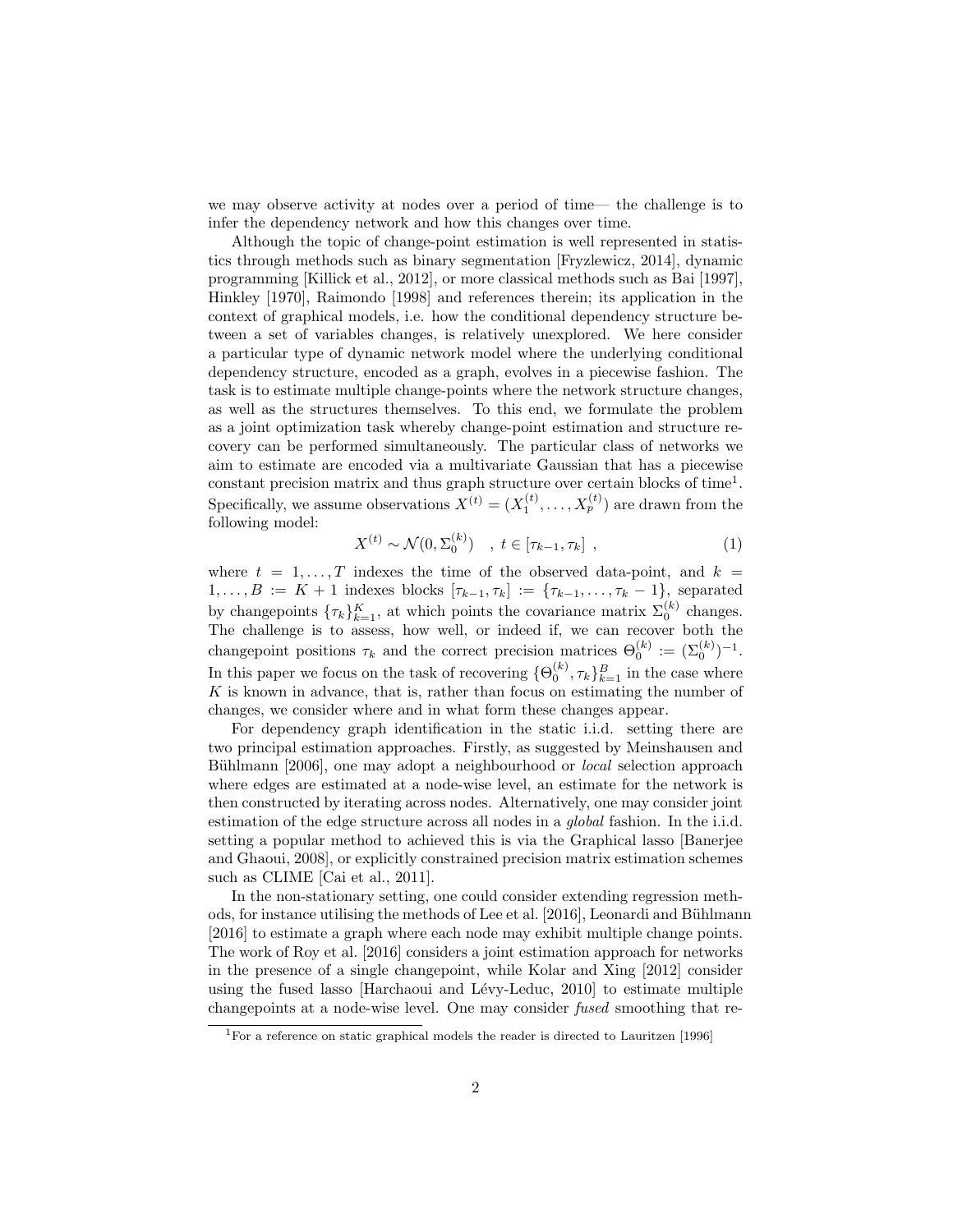stricts changes in the graph structure, either at an individual edge level via an  $\ell_1$  penalty [Gibberd and Nelson, 2014, Monti et al., 2014], or across multiple edges via a group-fused  $\ell_{2,1}$  penalty [Gibberd and Nelson, 2017]. The work of Angelosante and Giannakis [2011] proposed to combine the graphical lasso with dynamic programming to estimate changepoints and graph structures.

In this paper we operate in the group-fused setting, and we provide theoretical analysis for the Group-Fused Graphical lasso (GFGL) estimator first proposed in Gibberd and Nelson [2017] and similarly in Hallac et al. [2017]. In these works, it was demonstrated empirically that GFGL can detect both changepoints and graphical structure in relatively high-dimensional settings. However, until now, the theoretical consistency properties of the estimator have remained unexplored. In this paper, we derive rates for the consistent recovery of both changepoints and model structure via upper bounds on the errors:  $\max_k |\hat{\tau}^{(k)} - \tau_0^{(k)}|$  and  $\|\hat{\Theta}^{(k)} - \Theta_0^{(k)}\|_{\infty}$  under sampling from the model in Eq. 1.

**Definition 1** (Group-Fused Graphical Lasso). Let  $\hat{S}^{(t)} := X^{(t)} (X^{(t)})^\top$  be the local empirical covariance estimator. The GFGL estimator is defined as the M-estimator

$$
\{\hat{\Theta}^{(t)}\}_{t=1}^{T} = \underset{\{U^{(t)} \succeq 0\}_{t=1}^{T}}{\arg \min} \left[ \sum_{t=1}^{T} \left\{ -\log \det(U^{(t)}) + \text{trace}(\hat{S}^{(t)} U^{(t)}) \right\} + \lambda_1 \sum_{t=1}^{T} ||U^{(t)}_{\backslash ii}||_1 + \lambda_2 \sum_{t=2}^{T} ||U^{(t)} - U^{(t-1)}||_F \right], \quad (2)
$$

where  $U_{\backslash ii}^{(t)}$  deotes the matrix  $U^{(t)}$  with diagonal entries set to zero. Once the precision matrices have been estimated, changepoints are defined as the time-points  $\{\hat{\tau}_1,\ldots,\hat{\tau}_{\hat{K}}\} := \{t \mid \hat{\Theta}^{(t)} - \hat{\Theta}^{(t-1)} \neq 0\}$ . While changepoints in the traditional sense are defined above, it is convenient later on to consider the block separators  $\hat{\mathcal{T}} := \{1\} \cup \{\hat{\tau}_1,\ldots,\hat{\tau}_{\hat{K}}\} \cup \{T+1\}$ , the added entries are denoted  $\tau_0$  and  $\tau_{\hat{K}+1}$ .

#### Remark 1. Time and Block Notation

Throughout the paper we will deal with parameters indexed by both individual time-steps, and as part of constant blocks, respectively, these are denoted using t and k. For instance,  $\Theta_0^{(t)}$  denotes the t $th$  time-step of the true model structure (in terms of precision matrix), whereas,  $\Theta_0^{(k)}$  denotes the precision matrix for the kth block, i.e. inline with Eq. 1. Note:  $t$  is always reserved for time indexing, whereas we use k or l to reference blocks. Estimators are denoted with a hat notation, i.e.  $\hat{\Theta}^{(t)}$  or  $\hat{S}^{(t)}$ , while ground-truth objects are denoted with  $_0$ , i.e.  $\Theta_0^{(k)}$  refers to the true precision matrix in the kth block.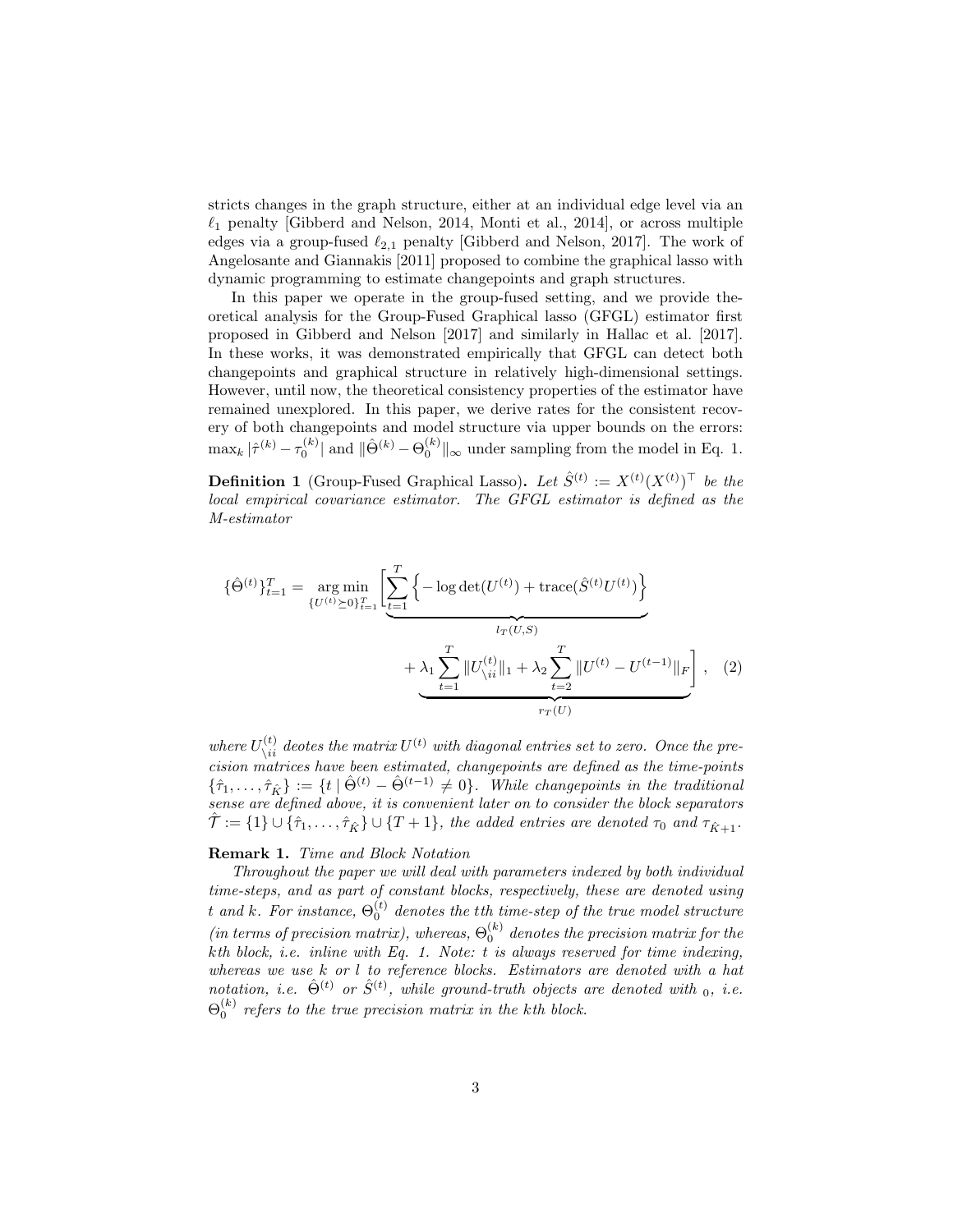# 2 Theoretical Analysis of the GFGL Estimator

To assess the statistical properties of the GFGL estimator, we first need to derive a set of conditions which all minimisers of the cost function (2) obey. We connect this condition to the sampling of the model under (1) by the quantity  $W^{(t)}$  :=  $\hat{S}^{(t)} - \Sigma_0^{(t)}$  which represents the difference between the ground-truth covariance and the empirical covariance matrix  $X^{(t)}(X^{(t)})^{\top}$ . Since we are dealing with a fused regulariser, it is convenient to introduce a matrix  $\Gamma^{(t)}$  corresponding to the differences in precision matrices. For the first step let  $\Lambda^{(1)} = \Theta^{(1)}$ , then for  $t = 2, \ldots, T$ , let  $\hat{\Lambda}^{(t)} = \Theta^{(t)} - \Theta^{(t-1)}$ . The sub-gradients for the non-smooth portion of the cost function are denoted respectively as  $\hat{R}_1^{(t)}$ ,  $\hat{R}_2^{(t)} \in \mathbb{R}^{p \times p}$ , for the  $\ell_1$  and the group-smoothing penalty. In full, these can be expressed as

$$
\label{eq:R1} \begin{aligned} \hat{R}_{1;ij}^{(t)} = \begin{cases} \mathrm{sign}(\sum_{s\leq t}\hat{\Lambda}_{ij}^{(s)}) & \text{if } \sum_{s\leq t}\hat{\Lambda}_{ij}^{(s)}\neq 0 \\ [-1,1] & \text{otherwise} \end{cases}\\ \hat{R}_{2}^{(t)} = \begin{cases} \frac{\hat{\Lambda}^{(t)}}{\|\hat{\Lambda}^{(t)}\|_F} & \text{if } \hat{\Lambda}^{(t)}\neq 0 \\ \mathbb{B}_F(0,1) & \text{otherwise} \end{cases} \end{aligned},
$$

where  $\mathbb{B}_F(0,1)$  is the Frobenius unit ball.

**Lemma 1** (GFGL Optimality Conditions). The minimiser  $\{\hat{\Theta}^{(t)}\}_{t=1}^T$  of the GFGL objective satisfies the following

$$
\sum_{t=l}^{T} \left\{ (\Theta_0^{(t)})^{-1} - (\hat{\Theta}^{(t)})^{-1} \right\} + \sum_{t=l}^{T} W^{(t)} + \lambda_1 \sum_{t=l}^{T} \hat{R}_1^{(t)} + \lambda_2 \hat{R}_2^{(l)} = 0 ,
$$

for all  $l \in [T]$  and  $\hat{R}_{2}^{(1)} = \hat{R}_{2}^{(T)} = 0$ .

### 2.1 Consistent Changepoint Estimation

We here present a result for changepoint consistency with the GFGL estimator where  $T \to \infty$ , and the dimensionality p is fixed. Let  $\{\delta_T\}_{T>1}$  be a nonincreasing positive sequence that converges to zero as  $T \to \infty$ . This quantity should converge at a rate which ensures an increasing absolute quantity  $T\delta_T \rightarrow$  $\infty$  as  $T \to \infty$ . The target of our results is to bound the maximum error to an ever decreasing proportion of the data, i.e.  $\max_k |\hat{\tau}_k - \tau_k|/T \leq \delta_T$ . To establish a bound, we consider the setting where the minimum true distance between changepoints  $d_{\min} := \min_{k \in [B]} |\tau_k - \tau_{k-1}|$  increases with T, for simplicity let us assume this is bounded as a proportion  $\gamma_{\rm min} < d_{\rm min}/T$ . Furthermore, let us consider that the minimum jump size is denoted by:

$$
\eta_{\min} := \min_{k \in [B]} \|\Sigma_0^{(k)} - \Sigma_0^{(k-1)}\|_F,
$$

and that the maximum jump size is finite in the Frobenius norm. The term  $\eta_{\text{min}}$  is important as in some sense it defines the strength of the jump signal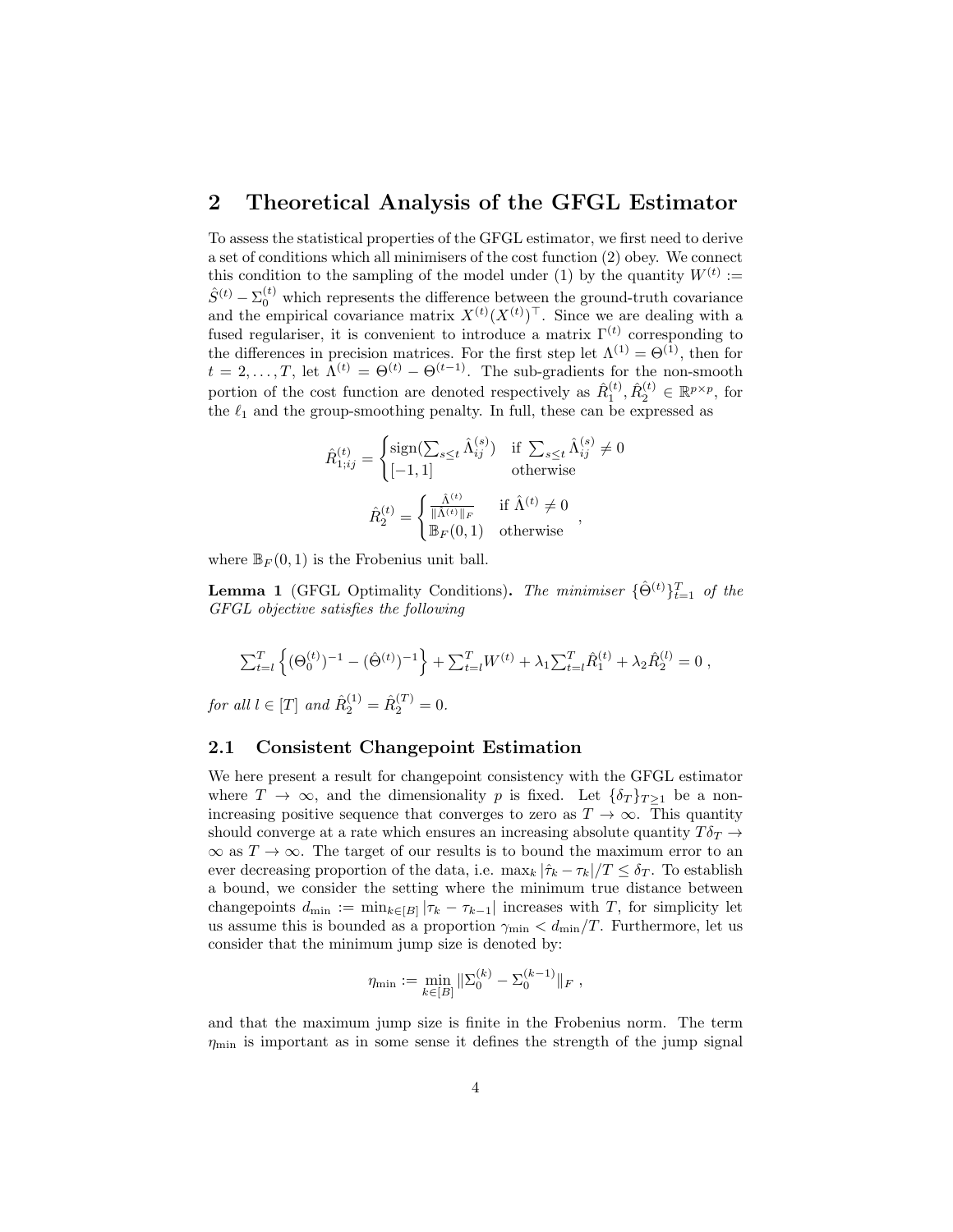in our true sequence of covariance matrices. We can either consider  $\eta_{\text{min}}$  fixed as a function of  $T$  and demonstrate that we recover the jump positions with increasing precision, and/or we consider  $\eta_{\text{min}}$  to be a decreasing sequence in T and that we can recover (asymptotically in  $T$ ) ever decreasing jump sizes.

The first result we present below requires that the regularisers  $\lambda_1, \lambda_2$  are set in a very specific way, to achieve the correct number of changepoints. After discussing the result based on this somewhat restrictive assumption we will then present an alternative result which is more flexible in the specification of the regularisers.

#### Assumption 1. Appropriate Regularisation

For sequences of regularisers  $\{\lambda_{1:T}\}, \{\lambda_{2:T}\}\$  (and  $\{\eta_{\min:T}\}\$  if we consider this as a decreasing sequence)  $\beta_1 := (\eta_{\min} \gamma_{\min} T) \lambda_2^{-1} > 2^5$ ,  $\beta_2 := \eta_{\min} \lambda_1^{-1} (p(p -$ 1))<sup>-1/2</sup> > 2<sup>3</sup>, and  $\beta_3 := (\eta_{\min} T \delta_T) \lambda_2^{-1} > 3$ .

**Theorem 1** (Changepoint Consistency,  $\hat{K} = K$ ). Assume for all  $T \geq T_0$ , we have sequences which meet Assumption 1 such that GFGL problem  $(2)$  results in  $|\tilde{K}| = K$  changepoints, then we have

$$
P(\max_{k \in [K]} |\tau_k - \hat{\tau}_k| \ge T\delta_T) \le f_\tau(T) := C_{K,p} \exp\{-T\delta_T \eta_{\min}^2 / p^2 c_3\},\qquad(3)
$$

where  $C_{K,p} = 4p^2 K(K^2 2^{K+1} + 4)$ . The probabilistic bound holds for  $c_3 =$  $5^4 2^7 \max_k ||\Sigma_0^{(k)}||_{\infty}$ , and  $\eta_{\min} \leq 2^3 5^2 p \max_k ||\Sigma_0^{(k)}||_{\infty}$ .

The proof of the above follows a similar line of argument as used in Harchaoui and Lévy-Leduc [2010], Kolar and Xing [2012]. However, several modifications are required in order to allow analysis with the Gaussian likelihood and groupfused regulariser, we also utilise a different concentration bound. Full details can be found in Appendix A.

The results demonstrate that asymptotically changepoint error can be constrained to a decreasing fraction  $\delta_T \to 0$  of the time-series as  $T \to \infty$ . Indeed, this occurs with increasing probability when estimation is performed with an increasing number of data-points. Unlike in high-dimensional settings [e.g. Negahban et al., 2012, Ravikumar et al., 2011], the regularisation parameters have less strict requirements on their form and the bound in Theorem 1 holds for any  $T \geq T_0$  where  $T_0$  is dictated by the choice of tuning parameter sequences in Assumption 1.

**Remark 2.** Choosing the regularisers to scale as  $\lambda_1 \times \lambda_2 = \mathcal{O}[\{\log(T)/T\}^{1/2}]$ enables convergence in probability with

$$
\delta_T = \log(T)^{\alpha}/T \quad ; \quad \eta_{\min} = \Omega\{(\log T)^{(1-\alpha)/2}\} \tag{4}
$$

where  $\alpha \geq 1$ . Under such regularisation, the conditions in the theorem (specifically Assumption 1) are met (under the assumption  $\ddot{K} = K$ ) and the exponential bound of (3) decreases in order  $f_{\tau}(T) \propto T^{-1}$ . Alternatively, one may consider the polynomial quantities  $\eta_{\min} = \Omega(T^{-b})$  and  $\delta_T = T^{-a}$ , where  $a, b > 0$  and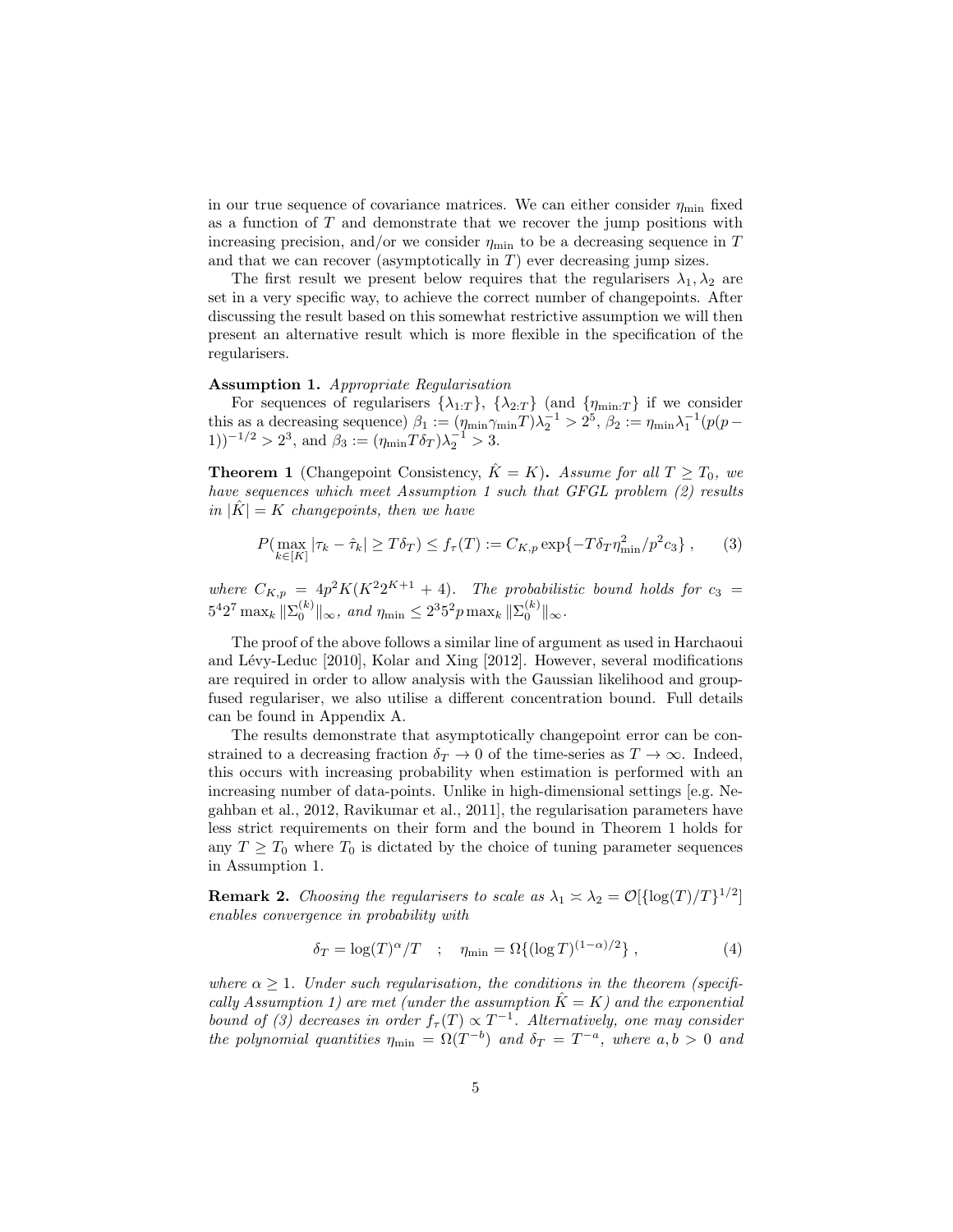$a + 2b = c < 1$ . In this case  $T\delta_T > 0$  still increases with T, although the exponential bound is dependent on c of the form  $f_\tau(T) \propto \exp\{-T^{1-c}\}\$ . Unlike in  $(4)$ , when using the polynomial scaling there is a clear trade-off between the minimum jump size  $\eta_{\min}$ , and the amount of data  $T\delta_T$  required to gain a certain level of changepoint consistency. For example, considering the case where  $b = 0$ , and thus  $\eta_{\text{min}}$  is a constant as  $T \to \infty$ , enables for a fixed value of c a larger value of  $a = c$ . In such cases changepoints may be recovered with greater accuracy.

In Assumption 1 we made a strong assumption on the number of changepoints, in that we had  $\ddot{K} = K$  and that we somehow had access to a sequence of regularisers  $\lambda_1, \lambda_2$  which attained such a condition. In practice, we will not often be able to meet the condition  $K = K$  as we don't know a-priori what the true number of changepoints  $K$  is. We note that this is a general challenge in changepoint estimation methods, as these are typically used in an exploratory data-analysis setting Harchaoui and Lévy-Leduc [2010], Killick et al. [2012]. What is perhaps more reasonable to assume is that we recover some  $K$  which upper bounds the truth. In the fused-lasso inspired changepoint estimators, such as GFGL studied here and that of Harchaoui and Lévy-Leduc [2010] it is typically seen experimentally that the regularisation imposes a bias on the estimated parameters. Particularly, unlike when using  $\ell_0$  penalised schemes such as AIC/BIC, for instance those which are typically used with dynamic programming schemes [Angelosante and Giannakis, 2011, Killick et al., 2012], the  $\ell_1$ or group smoothing can shrink the size of parameter changes resulting in less defined "jumps" and over-estimating the number of changepoints. For examples of this, the reader is referred to the synthetic experiments in Harchaoui and Lévy-Leduc [2010], Gibberd and Nelson [2017]. In the former paper, the authors suggest a second stage of estimation which further prunes the estimates from the fused-lasso smoother using a dynamic programming scheme. Potentially, this hybrid estimation scheme can also be adapted to GFGL, however, we leave this as further work. In the following result, we consider relaxing Assumption 1 and bounding the distance between any point in the estimated changepoint set  $\hat{\mathcal{T}}_{\hat{K}}$ , even in the case where  $\hat{K} \geq K$ .

**Proposition 1** (Changepoint Error,  $\hat{K} \geq K$ ). Consider the maximum distance of any estimated changepoint from its closest true changepoint as measured via

$$
h(\hat{\mathcal{T}}_{\hat{K}} \| \mathcal{T}_K) = \sup_{\tau \in \mathcal{T}_K} \inf_{\hat{\tau} \in \hat{\mathcal{T}}_{\hat{K}}} |\hat{\tau} - \tau|.
$$

then under Assumption 1 and that  $K \leq \hat{K} \leq K_{\text{max}}$  we have

$$
P[h(\hat{\mathcal{T}}_{\hat{K}} \| \mathcal{T}_K) \le T\delta_T] \to 1 \text{ , as } T \to \infty .
$$

The proof of the above can be demonstrated along similar lines to that of Theorem 1 Harchaoui and Lévy-Leduc [2010]. The result is a direct extension of bounds used in proving Thm. 1.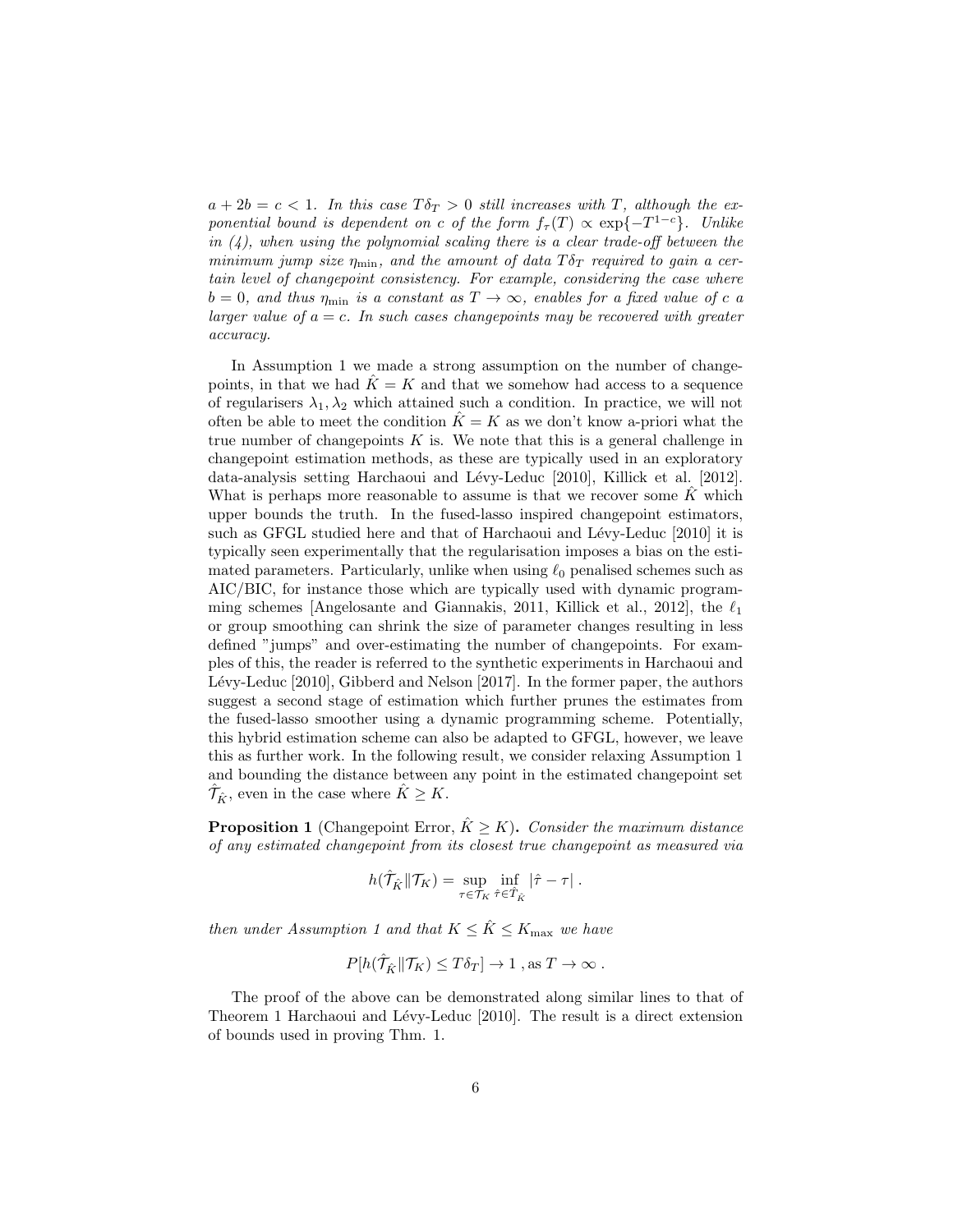### 2.2 Consistent Graph Recovery

One of the key properties of GFGL and similar fused estimation procedures is that they simultaneously estimate both the changepoint and model, i.e. conditional dependency structure. In this section we will turn our eye to the estimation of model structure in the form of the precision matrices between changepoints. In particular, we consider that a set of  $\tilde{K} = K$  changepoints have been identified as per Assumption 1 and Theorem 1. We here assume that such a bound  $\max_{k \in [K]} |\tau_k - \hat{\tau}_k| \leq T \delta_T$  holds, and develop theory relating to the recovery of model structure and parameters in the relevant segments.

A key advantage of splitting the changepoint and model-estimation consistency arguments as we do here, is that we can consider a simplified model structure such that the GFGL estimator may be parameterised in terms of a  $B = K + 1$  block-diagonal matrix  $\Theta_{0:B} \in \mathbb{R}^{B_p \times B_p}$ . Conditional on segmentation, we do not need to deal with the fact that the model may be arbitrarily mis-specified, as this is bounded by Theorem 1. As such, in this section the dimensionality of the model space is fixed with respect to an increasing number of time-points. The following results demonstrate, that as expected, gathering increasing amounts of data relating to a fixed number of blocks allows us to identify the model with increasing precision.

Let us define a set of pairs  $\mathcal{M}_k$  which indicate the support set of the true model in block k and its complement  $\mathcal{M}_k^{\perp}$  as  $\mathcal{M}_k = \{(i,j) | \Theta_{0;ij}^{(k)} \neq 0\}$  and  $\mathcal{M}_k^{\perp} = \{(i,j) | \Theta_{0;ij}^{(k)} = 0\}$  respectively. The recovery of the precision matrix sparsity pattern in true block  $l$  from estimated block  $k$  can be monitored by the sign-consistency event defined:

$$
E_{\mathcal{M}}(\hat{\Theta}^{(k)};\Theta_0^{(l)}) := \left\{ \text{sign}(\hat{\Theta}_{ij}^{(k)}) = \text{sign}(\Theta_{0;ij}^{(l)}) \ \forall i,j \in \mathcal{M}_l \right\} \ .
$$

In order to derive bounds on model recovery, one must make assumptions on the true structure of  $\Theta_0$ . Whilst the GFGL loss function is strictly convex over the space of positive definite matrices (Appendix D), one also needs to take into account more specific constraints referred to as incoherence or irrepresentability conditions. In the setting of graphical structure learning, these conditions act to limit correlation between edges and restrict the second order curvature of the loss function. In the case where we analyse GFGL under Gaussian sampling the Hessian  $\Gamma_0 \equiv \nabla_{\Theta}^2 L(\Theta)|_{\Theta_0}$  relates to the Fisher information matrix such that  $\Gamma_{0;(j,k)(l,m)} = \text{Cov}(X_j X_k, X_l X_m)$ . Written in this form we can understand the Fisher matrix as relating to the covariance between *edge variables* defined as  $Z_{ij}^{(t)} = X_i^{(t)} X_j^{(t)} - \mathbb{E}[X_i^{(t)} X_j^{(t)}]$  for  $i, j \in \{1, ..., p\}$ .

### Assumption 2. Incoherence Condition

Let  $M$  denote the set of components relating to true edges in the graph and  $\mathcal{M}^{\perp}$  (for block k) its complement. For example,  $\Gamma_{0;\mathcal{MM}}^{(k)}$  refers to the sub matrix of the Fisher matrix relating to edges in the true graph. Assume that for each  $k = 1, \ldots, B$  there exists some  $\alpha_k \in (0, 1]$  such that

$$
\max_{e \in \mathcal{M}^{\perp}} \|\Gamma_{0; e \mathcal{M}}^{(k)}(\Gamma_{0; \mathcal{M} \mathcal{M}}^{(k)})^{-1}\|_{1} \leq (1 - \alpha_{k}).
$$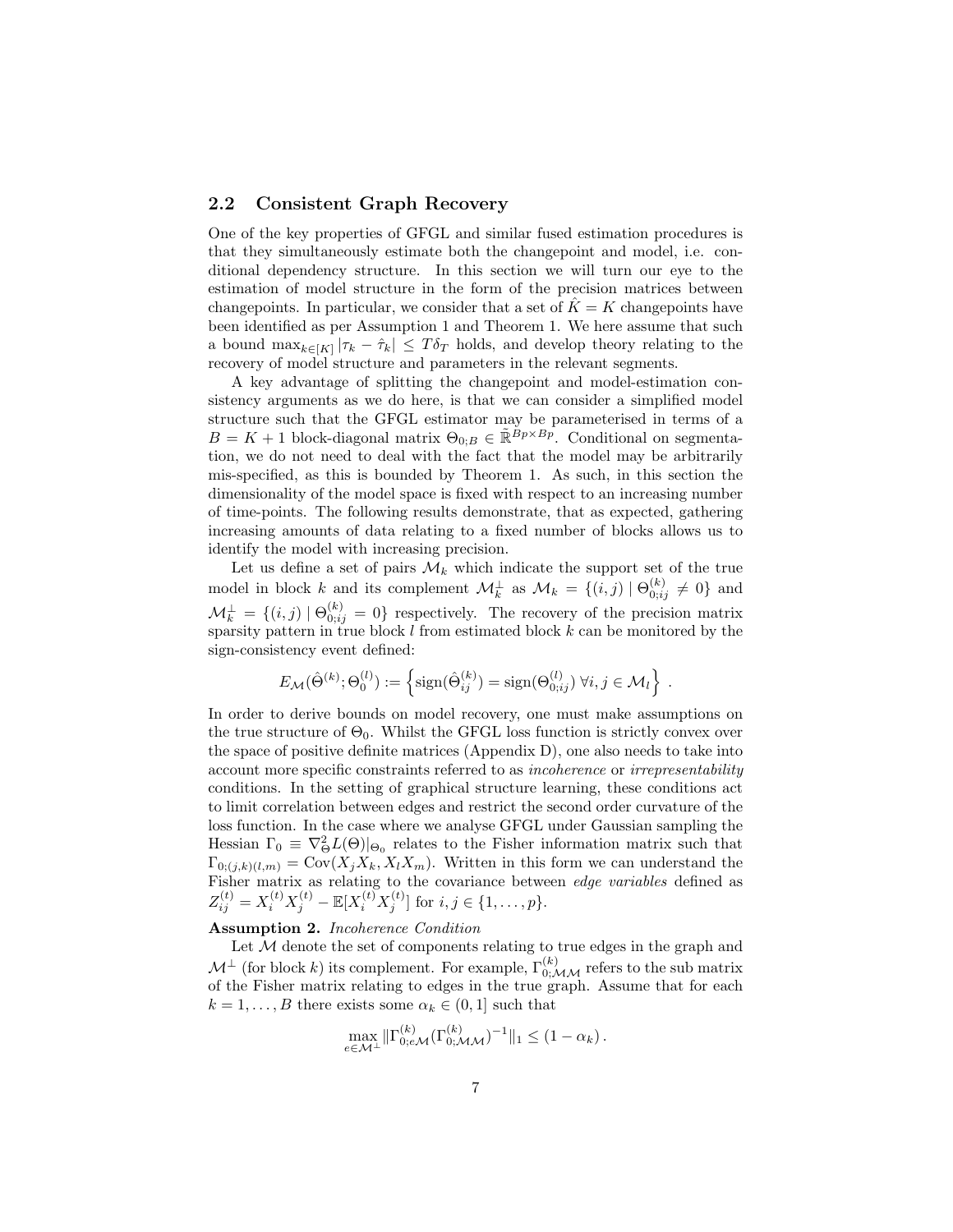Notationally, we will use  $U_{\mathcal{M}}^{(k)}$  to denote components of a matrix that are in the true support. In the multivariate Gaussian case we have

$$
\max_{e \in \mathcal{M}^{\perp}} \|\mathbb{E}[Z_e^{(t)} Z_{\mathcal{M}}^{(t)}]\mathbb{E}[Z_{\mathcal{M}}^{(t)} Z_{\mathcal{M}}^{(t)}]^{-1}\|_1 \leq (1 - \alpha_k),
$$

for every  $t \in {\tau_k, \ldots, \tau_k + 1}$  for each k where we denote and track  $\alpha =$  $\min_k {\alpha_k}$ . One can interpret the incoherence condition as a statement on the correlation between edge variables which are outside the model subspace  $Z_{ij}$  such that  $(i, j) \notin \mathcal{M}$ , and those contained in the true model  $(i, j) \in \mathcal{M}$ . In practice, this sets bounds on the types of graph and associated covariance structures which estimators such as graphical lasso can recover (see the discussion in Sec. 3.1.1 of Ravikumar et al. 2011, and Meinshausen 2008). The model selection proof presented here can be seen as an extension of Ravikumar et al. [2011] to non-stationary settings. Similarly to their original analysis we will track the maximal row-wise sum via the upper bound  $K_{\Sigma_0} := \max_k ||\|_{\infty}^{(k)} ||_{\infty}$ and  $K_{\Gamma_0} := \max_k ||\|Gamma_0^{(k)}|||_{\infty}$ .

When using GFGL there will generally be an error associated with the identification of changepoints and as such the estimated and ground-truth blocks do not directly align. With this in mind, the model consistency proof we present does not necessarily compare the kth estimated block, to the kth ground-truth block. Instead, the result we present is constructed such that the structure in an estimated block  $k \in [\hat{B}]$  is compared to the ground-truth structure in block l such that the blocks  $k$  and  $l$  maximally overlap with respect to time. Notationally, let  $\hat{n}_k = \hat{\tau}_k - \hat{\tau}_{k-1}$  and  $\hat{n}_{lk} = |\{\hat{\tau}_{k-1}, \dots, \hat{\tau}_k\} \cap \{\tau_{l-1}, \dots, \tau_l\}|$ , the maximally overlapping block is then defined as  $k_{\text{max}} = \arg \max_{l} {\hat{n}_{lk}}$ .

**Theorem 2** (Bounds on Estimation Error). Consider the GFGL estimator with Assumption 2, and in the case where changepoint error is bounded according to the event  $E_{\tau} := \{\max_{k \in [K]} |\tau_k - \hat{\tau}_k| < T \delta_T \}$ , this event occurs in probability  $1 - f_{\tau}(T)$  under Theorem 1. Assume  $\lambda_1 = 16\alpha^{-1}\epsilon$ ,  $\lambda_2 = \rho\lambda_1$  for some finite  $\rho > 0$  and any

$$
\epsilon \in \left( \sqrt{\frac{c_4 \log(4p^2)}{(\gamma_{\min} - 2\delta_T)T}}, \min\left\{ \frac{1}{2^3 5 \max_k \|\Sigma_0^{(k)}\|_{\infty}}, \frac{1}{6dz_T^2 \max\{K_{\Sigma_0} K_{\Gamma_0}, K_{\Sigma_0}^3 K_{\Gamma_0}^2\}} \right\} \right),
$$
(5)

where  $c_4 = 2^7 5^2 \max_k ||\Sigma_0^{(k)}||_{\infty}$ , and  $z_T := 1 + 2^4 \alpha^{-1} (1 + 2/(\gamma_{\min} - 2\delta_T)T)$ , then we have

$$
\|\hat{\Theta}^{(k)} - \Theta_0^{(k_{\text{max}})}\|_{\infty} \le 2K_{\Gamma_0} \epsilon z_T , \qquad (6)
$$

in probability greater than  $1 - f_{\tau}(T) - f_V(T) \rightarrow 1$  as  $T \rightarrow \infty$ , where

$$
f_V(T) := 4p^2 \exp\{-c_4^{-1} \epsilon^2 (\gamma_{\min} - 2\delta_T)T\}.
$$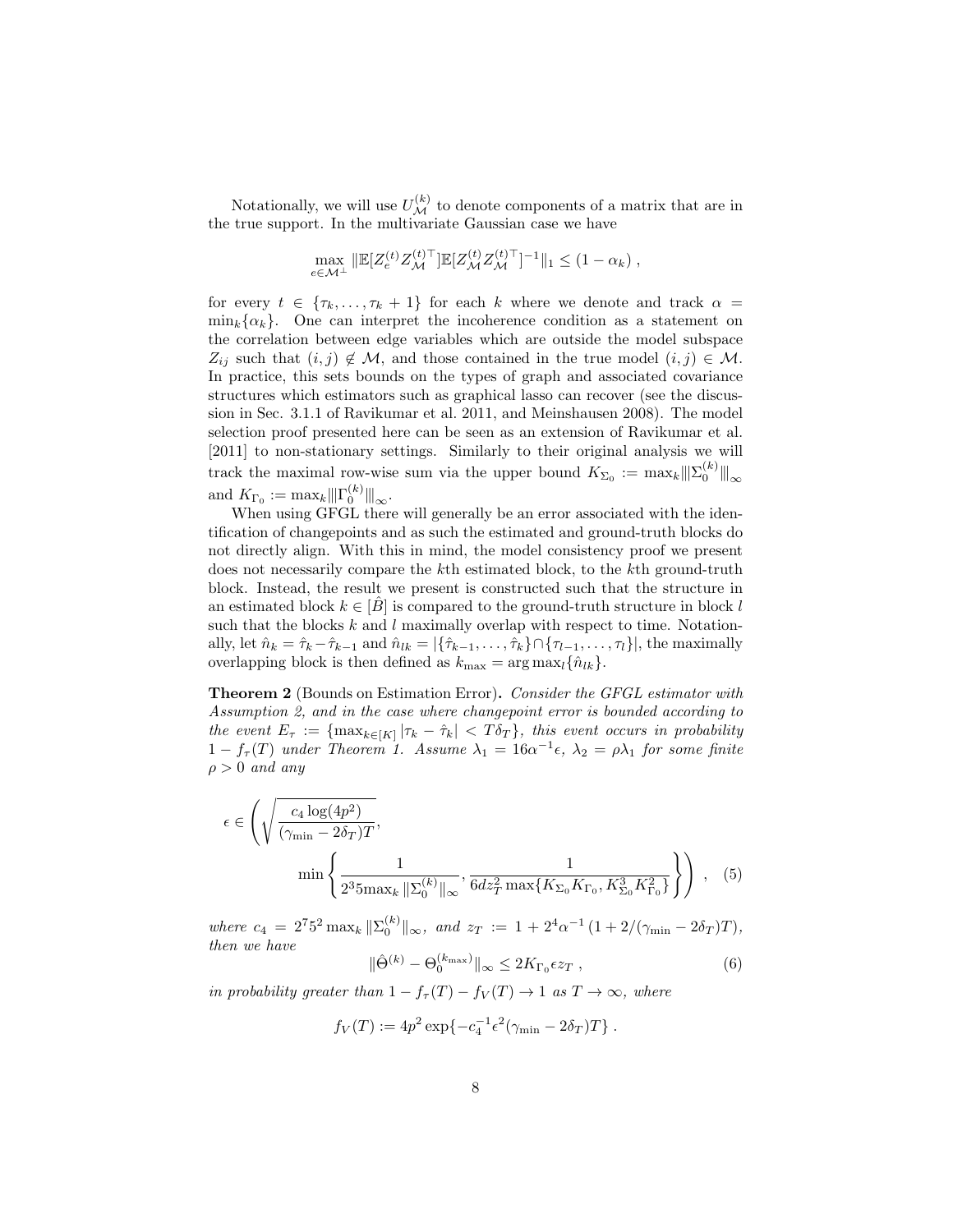Corollary 1 (Model-selection consistency). In addition to the assumptions in Theorem 2. Let  $\theta_{\min}^{(k)} := \min_{ij} |\Theta_{0;ij}^{(k)}|$  for all  $(i, j) \in \mathcal{M}_k$  and for each  $k = 1, \ldots, B$ . Let  $v_{\theta} = 2K_{\Sigma_0} z_{\hat{n}_k} \theta_{\min}^{-1}$ , then if  $\epsilon$  satisfies Eq. 5, and  $\epsilon \leq$  $1/2K_{\Sigma_0}z_{\hat{n}_k}\theta_{\min}^{-1}$ , then GFGL attains sign-consistency  $P\{E_{\mathcal{M}}(\hat{\Theta}^{(k)};\Theta_0^{(k_{\max})})\}\geq$  $1 - f_{\tau}(T) - f_{V}(T)$  with probability tending to one as  $T \to \infty$ .

Theorem 2 is obtained utilising a primal-dual-witness approach conditional on the event  $E_{\tau}$ . This follows a similar argument to that used in Ravikumar et al. [2011], but requires modifications due to the smoothing regulariser in GFGL and posssible (but limited) mis-specification related to changepoints. Corollary 1 follows from Theorem 2 subject to the condition that the true entries in the precision matrix are sufficiently large, i.e. bounded away from zero. Full details of the proofs are found in Appendix B.

The above bounds suggest that indeed, if regularisation is appropriately set one can not only recover changepoint structure, but also obtain a consistent estimate of the precision matrices using GFGL. However, there are several important insights we can take from the results. Firstly, we clearly see the effect of the smoothing regulariser in (6) where a larger  $\rho$  will result in a larger upper bound for the error, even though asymptotically this bias diminishes. In the analagous results from the i.i.d. graphical lasso case [Ravikumar et al., 2011], the bound on Eq. 6 is of a form  $2K_{\Gamma_0}(1+8\alpha^{-1})\epsilon$ . In fact, our results suggest that the additional error in the precision matrix is a function of the ratio  $\lambda_2/\lambda_1\hat{n}_k$ , if we now let  $\rho_T = \lambda_2/\lambda_1$  vary as a function of T, but so it doesn't grow faster than  $\hat{n}_k \simeq \mathcal{O}(T)$ , then estimation consistency can still be achieved. For example, if we set  $\lambda_1 = \mathcal{O}(\{\log(p)/T\}^{1/2})$  then noting  $\hat{n}_k = \mathcal{O}(T)$  (under changepoint consistency), gives  $\lambda_2$  the flexibility to grow with increasing T, for instance at a rate  $\lambda_2 = \mathcal{O}(\{T \log p\}^{1/2})$ . We note that under such scaling it is possible to satisfy the conditions of Assumption 1, thus both changepoint and structure estimation consistency can be achieved.

# 3 Discussion

The grouped nature of GFGL assumes that the graph structure underlying a process changes in some sense systematically, where changepoints are considered at the full precision matrix scale as opposed to seperately for each node  $i =$  $1, \ldots, p$ . As a consequence of this changepoint definition, we may expect that the minimum jump size  $\eta_{\text{min}}$  required in our results (Theorem 1) are greater than that utilised in neighbourhood selection case [Meinshausen and Bühlmann, 2006, Kolar and Xing, 2012]. To compare, lets consider defining the analogous quantity  $\eta_{\min}^{(i)} := \min_k \|\Sigma_{0;i,\cdot}^{(k+1)} - \Sigma_{0;i,\cdot}^{(k)}\|_2$ , at the neighbourhood of each node  $i = 1, \ldots, p$ . The jumps as measured through the group-norm can now be related to those measured in a Frobenius sense, such that  $\eta_{\min} \leq \sum_i \eta_{\min}^{(i)} \leq$  $p^{1/2}\eta_{\min}$ . Thus, even though the minimum jump size in the GFGL case is greater, i.e.  $\eta_{\min} > \eta_{\min}^{(i)}$ , it is not proportionally greater when one considers summing over nodes. In our analysis it should be noted that consistent recovery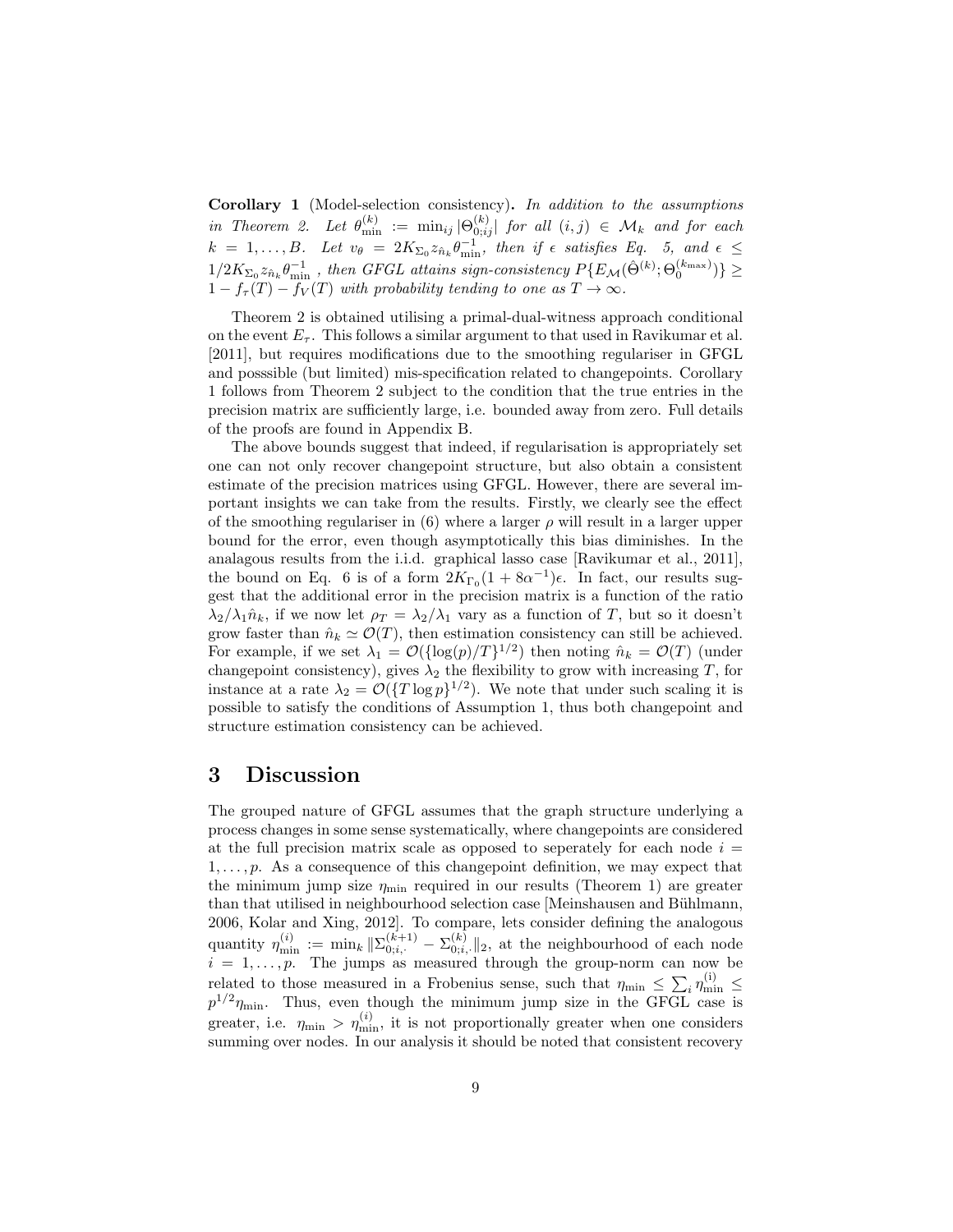of changepoints requires a tradeoff between the minimum jump-size  $\eta_{\min}$  and the amount of data T. For example, a smaller minimum jump-size will generally require more data; as expected it is harder to detect small jumps. The relation  $\eta_{\min} \leq \sum_i \eta_{\min}^{(i)}$  suggests that the minimum jump-size at a graph-wide (precision matrix wide) level is proportionally smaller when measured in the Frobenius norm, than at a node-wise level. As a result, for equivalent scaling of  $\eta_{\min}$  and  $\eta_\text{min}^{(\text{i})}$  the graph-wide GFGL method will be able to detect smaller (graph-wide) jumps with an equivalent level of data. Conversely, if the jumps one is interested in occur at the neighbourhood level the neighbourhood based method would be more appropriate.

Neighbourhood selection is the result of a set of  $p$  group-fused optimisation problems, and changepoints are selected at the node level. However, in many situations it is not trivial how we combine edge estimates when using a neighbourhood selection approach. For example, we may consider an edge to exist if it is estimated according to one node "OR" another, or alternatively, when it is estimated by one node "AND" another. Because edges are estimated locally they may be inconsistent across nodes which can make it difficult to interpret global changes. Clearly, the OR rule will result in a graph which is less sparse, but more prone to false positives. In the context of changepoint detection for the block-constant GGM (1) the results of Kolar and Xing [2012] require one to use a union bound over the p separate nodes. The bulk of the theory in that paper operates at the node level, with the argument being that when one has successfully recovered the local structure then global structure can be recovered by combining results over nodes. In the case of GFGL, the estimator is obtained by optimising over the whole set of precision matrices jointly, and thus we have no need to combine estimates.

In practice, whether a global or local approach is more appropriate will depend on the application, and thus it is important to study both cases. For example, in certain biological applications (proteins, biomolecules etc.) node-wise changes would be more appropriate, whereas for genetic interaction networks, social interaction or brain networks global structural changes may be of more interest. To this end, the results presented here complement previous results derived in the literature, and extend our theoretical understanding of regularised fused estimators for graphical model recovery. One may note that the results here are presented in a Gaussian setting, i.e. we analyse the Gaussian generating process (1), however, the proof of the result is actually more general in that results will also hold for sub-Gaussian sampling. This suggests some level of robustness to these estimators, even when the likelihood is mis-specified. We conclude with a remark about the path towards a true high-dimensional changepoint theory and note that while in our case, the model-selection arguments can operate in high-dimensions, we have yet to prove consistency of changepoint estimation in high-dimensions. We leave this as a direction for future work.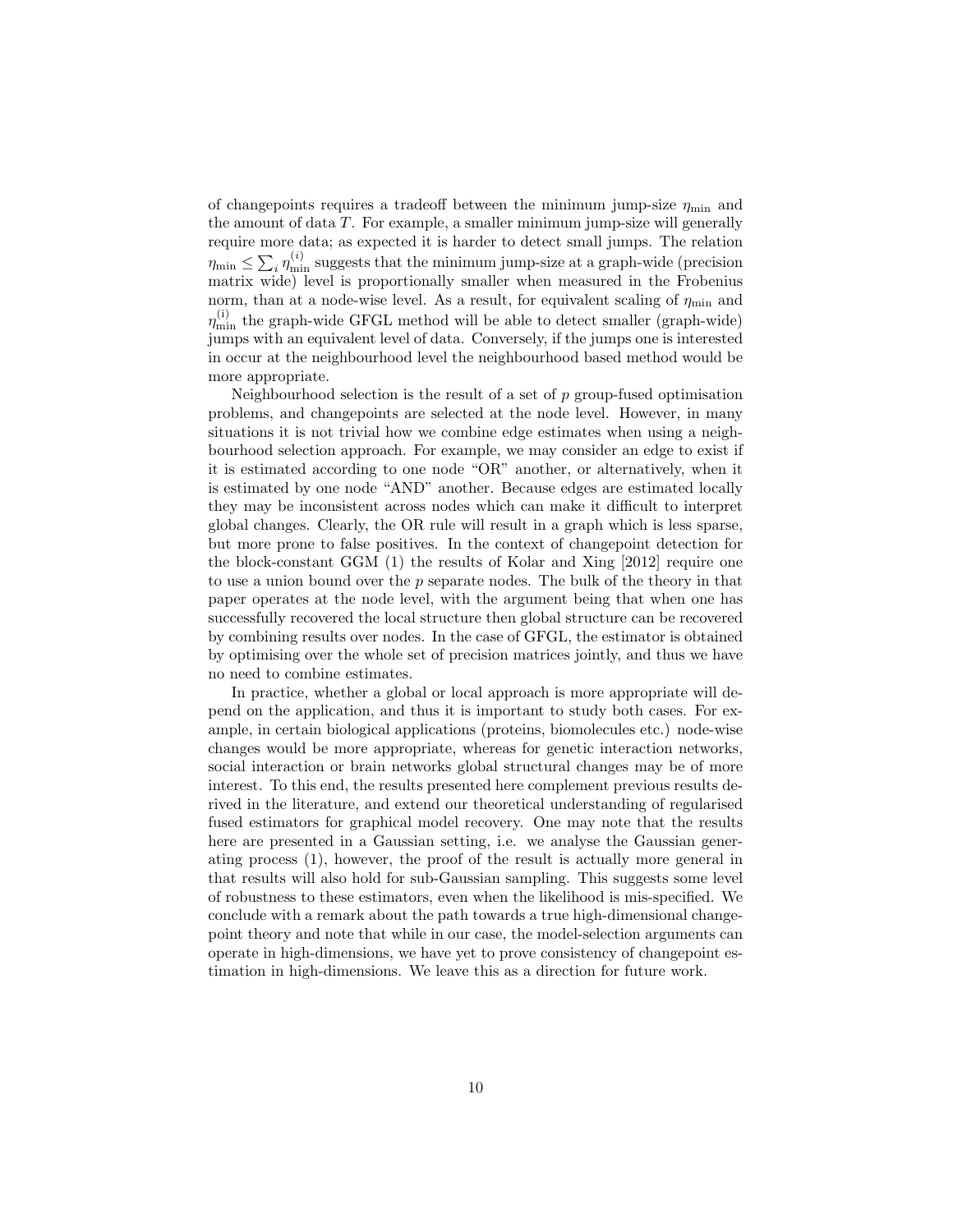# A Proof of Changepoint Consistency

We relate the proof bounding the maximum deviation between estimated and true changepoints to the probability of an individual changepoint breaking the bound. Following Harchaoui and Lévy-Leduc [2010], we utilise the union bound

$$
P\left[\max_{k\in[K]}|\tau_k-\hat{\tau}_k|\geq T\delta_T\right]\leq \sum_{k\in[K]}P\left[|\tau_k-\hat{\tau}_k|\geq T\delta_T\right].
$$

The complement of the event on the LHS is equivalent to the target of proof; we wish to demonstrate  $P[\max_k |\tau_k - \hat{\tau}_k| \leq T \delta_T] \to 1$ . In order to show this, we need to show the LHS above goes to zero as  $T \to \infty$ . It is sufficient, via the union bound, to demonstrate that the probability of the bad events:

$$
A_{T,k} := \{ |\tau_k - \hat{\tau}_k| > T \delta_T \}, \qquad (7)
$$

go to zero for all  $k \in [K]$ . The strategy presented here separates the probability of  $A_{T,k}$  occurring across complementary events. In particular, let us construct what can be thought of as a good event, where the estimated changepoints are within a region of the true ones:

$$
C_T := \left\{ \max_{k \in [K]} |\hat{\tau}_k - \tau_k| < d_{\min}/2 \right\} \,. \tag{8}
$$

The task is then to show that  $P[A_{T,k}] \to 0$  by showing  $P[A_{T,k} \cap C_T] \to 0$  and  $P[A_{T,k} \cap C_T^c] \to 0 \text{ as } T \to 0.$ 

### A.1 Stationarity induced bounds

As a first step, let us introduce some bounds based on the optimality conditions which occur in probability one. We base our results on a set of events which occur in relation to these conditions. By intersecting these events with  $A_{T,k} \cap$  $C_T$  and  $A_{T,k} \cap C_T^c$ , we can construct an upper bound on the probability for changepoint error exceeding a level  $T\delta_T$ .

Without loss of generality, consider the optimality equations (Lemma. 1) with changepoints  $l = \tau_k$  and  $l = \hat{\tau}_k$  such that  $\hat{\tau}_k < \tau_k$ . We note, that an argument for the reverse situation  $\tau_k > \hat{\tau}_k$  follows through symmetry. Taking the differences between the equations we find

$$
\|\sum_{t=\hat{\tau}_k}^{\tau_k-1} (\hat{\Sigma}^{(t)} - \Sigma_0^{(t)}) - \sum_{t=\hat{\tau}_k}^{\tau_k-1} W^{(t)} + \lambda_1 \sum_{t=\hat{\tau}}^{\tau_k-1} \hat{R}_1^{(t)} \|_F \le 2\lambda_2.
$$
 (9)

The gradient from the  $\ell_1$  term  $\sum_{t=\hat{\tau}_k}^{\tau_k-1} \lambda \hat{R}_1^{(t)}$  can obtain a maximum value of  $\pm\lambda_1(\tau_k-\hat{\tau})$  for each entry in the precision matrix. Transferring this to the RHS and splitting the LHS in terms of the stochastic and estimated terms we obtain

$$
\|\sum_{t=\hat{\tau}_k}^{\tau_k-1} (\hat{\Sigma}^{(t)} - \Sigma^{(t)})\|_F - \|\sum_{t=\hat{\tau}_k}^{\tau_k-1} W^{(t)}\|_F \le 2\lambda_2 + \lambda_1 \sqrt{p(p-1)}(\tau_k - \hat{\tau}_k) \tag{10}
$$

The next step is to replace the time indexed inverse precision matrices  $\Theta^{(t)}$  with the block-covariance matrices indexed  $\Sigma_0^{(k)}$  and  $\Sigma_0^{(k+1)}$ . We can re-express the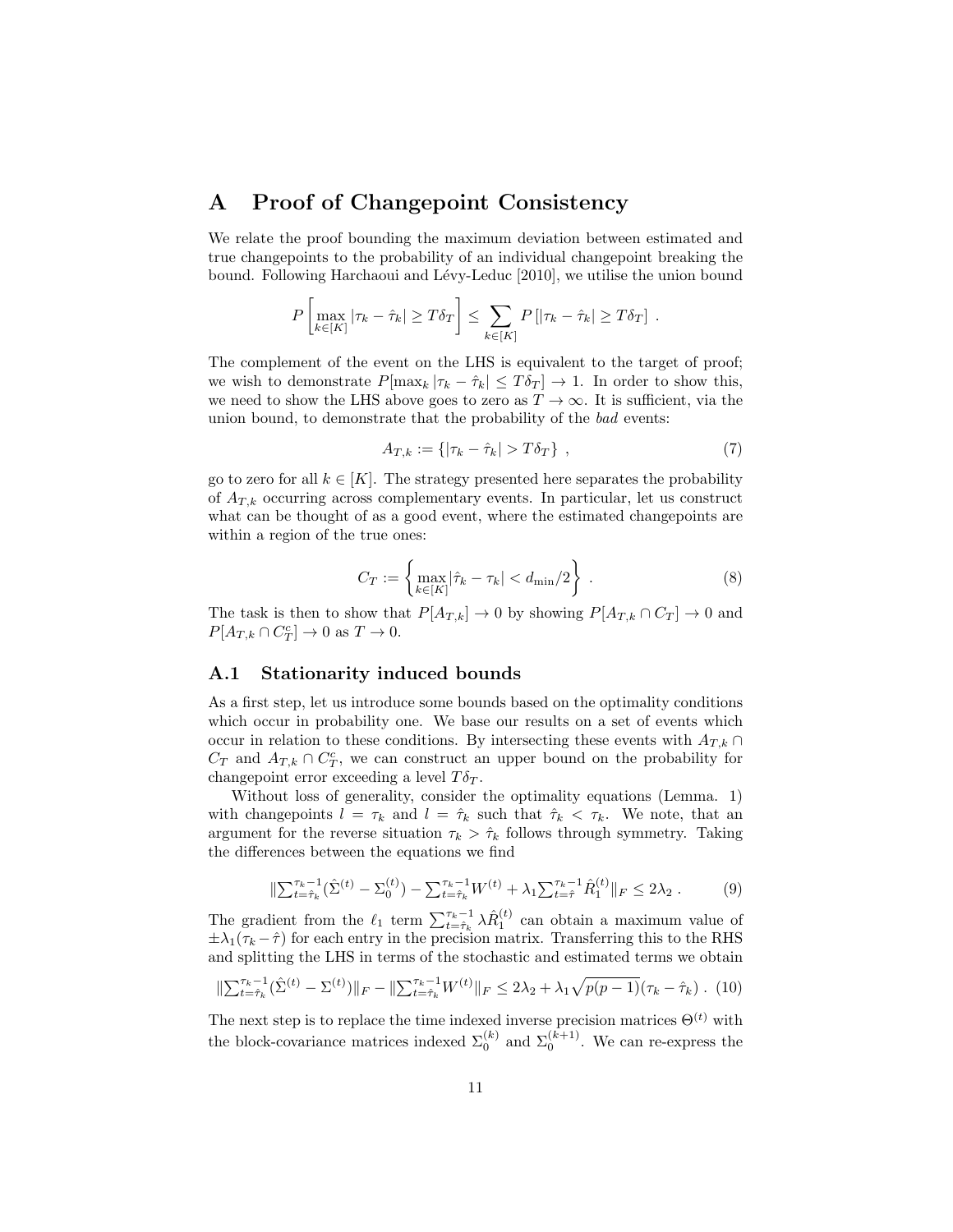difference in precision matrices as the sum of a difference between true values before  $\tau_k$ , i.e.  $\Sigma_0^{(k+1)} - \Sigma_0^{(k)}$ , and the difference between the next  $(k+1)$ st true block and estimated block, i.e.  $\hat{\Sigma}^{(k+1)} - \Sigma_0^{(k+1)}$  to obtain:

$$
\lambda_2 + \lambda_1 \sqrt{p(p-1)} (\tau_k - \hat{\tau}_k) \ge \underbrace{\|\sum_{t=\hat{\tau}_k}^{\tau_k-1} (\sum_{0}^{(k)} - \sum_{0}^{(k+1)})\|_F}_{\|R_1\|_F} - \underbrace{\|\sum_{t=\hat{\tau}_k}^{\tau_k-1} (\hat{\sum}_{t=\hat{\tau}_k}^{(k+1)} - \sum_{0}^{(k+1)})\|_F}_{\|R_2\|_F}
$$
\n
$$
- \underbrace{\|\sum_{t=\hat{\tau}_k}^{\tau_k-1} W^{(t)}\|_F}_{\|R_3\|_F}, \tag{11}
$$

which holds with probability one. Define the events:

$$
E_1 := \{ \lambda_2 + \lambda_1 \sqrt{p(p-1)} (\tau_k - \hat{\tau}_k) \ge \frac{1}{3} ||R_1||_F \}
$$
  
\n
$$
E_2 := \{ ||R_2||_F \ge \frac{1}{3} ||R_1||_F \}
$$
  
\n
$$
E_3 := \{ ||R_3||_F \ge \frac{1}{3} ||R_1||_F \}
$$

Since we know that the bound (11) occurs with probability one, then the union of these three events must also occur with probability one, i.e.  $P[E_1 \cup E_2 \cup E_3] = 1$ .

### A.2 Bounding the Good Cases

One of the three events above are required to happen, either together, or separately. We can thus use this to bound the probability of both the good  $C_T$  and bad  $A_{T,k}$  events. Similar to Harchaoui and Lévy-Leduc [2010], Kolar and Xing [2012] we obtain

$$
P[A_{T,k} \cap C_T] \leq P[A_{T,k} \cap C_T \cap E_1] + P[A_{T,k} \cap C_T \cap E_2] + P[A_{T,k} \cap C_T \cap E_3].
$$

The following sub-sections describe how to separately bound these sub-events.

Unlike in the work of Kolar and Xing [2012], there is no stochastic element (related to the data  $X_t$ ) within the first event  $A_{T,k,1}$ . We can bound the probability of  $P[A_{T,k,1}]$  by considering the event  $\{\frac{1}{3}||R_1||_F \leq \lambda_2 + \lambda_1 \sqrt{p(p-1)}(\tau_k (\hat{\tau}_k)$ . Given  $||R_1||_F = ||\sum_{t=\hat{\tau}_k}^{\tau_k-1} \Sigma_0^{(k)} - \Sigma_0^{(k+1)}||_F \geq (\tau_k - \hat{\tau}_k)\eta_{\min}$  we therefore obtain the bound

$$
P[A_{T,k,1}] \leq P[(\tau_k - \hat{\tau}_k)\eta_{\min}/3 \leq \lambda_2 + \lambda_1 \sqrt{p(p-1)}(\tau_k - \hat{\tau}_k)].
$$

When the events  $C_T$ ,  $A_{T,k}$  occur we have  $T\delta_T < \tau_k - \hat{\tau}_k \leq d_{\min}/2$  to ensure the event  $A_{T,k,1}$  does not occur, we need:

$$
\eta_{\min} T \delta_T > 3\lambda_2 \quad ; \quad \eta_{\min} > 3\lambda_1 \sqrt{p(p-1)} \,. \tag{12}
$$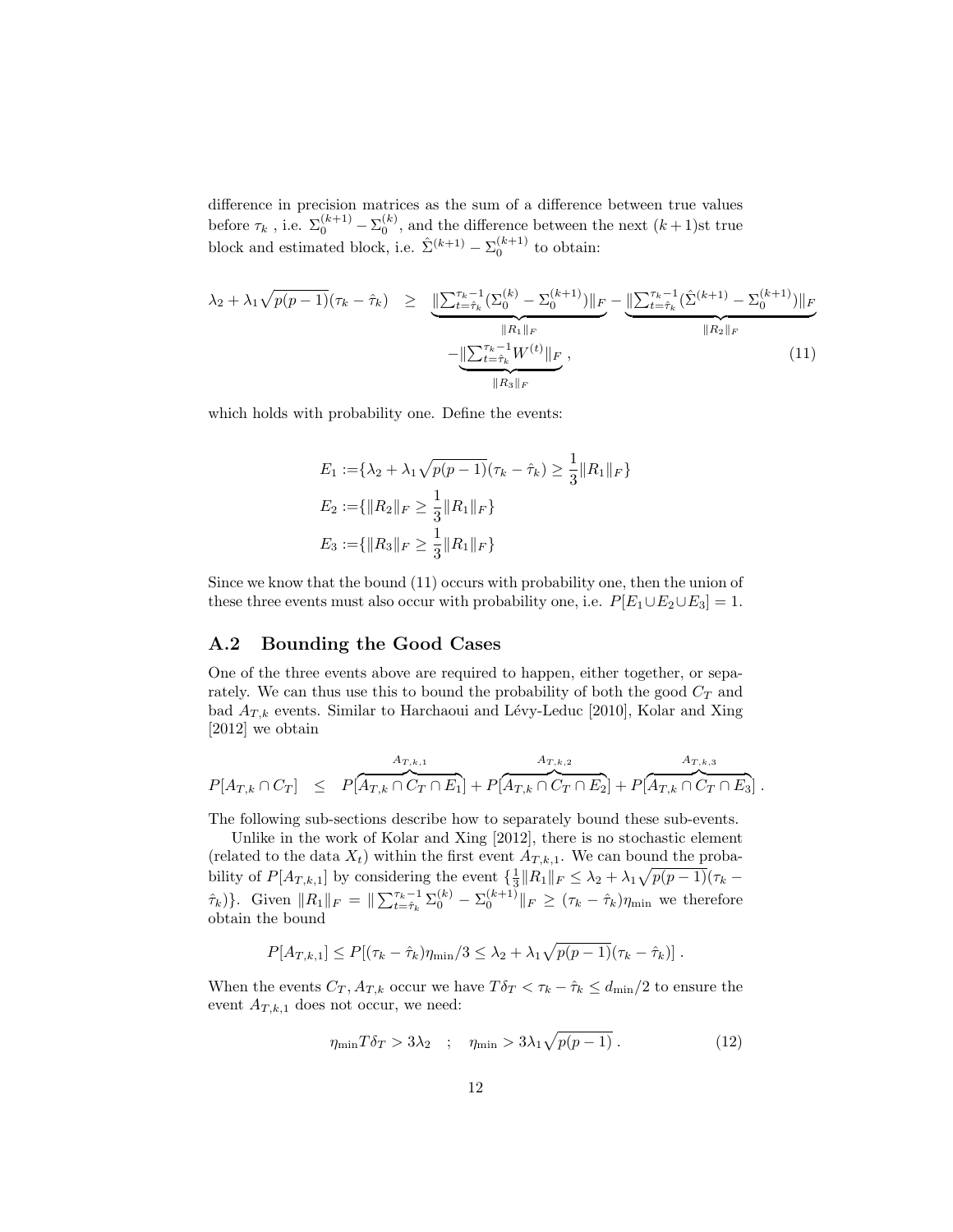These conditions are satisfied by Assumption 1. Thus, for a large enough  $T$ , we can show that the probability  $P[A_{T,k,1}] = 0$ , the size of this T depends on the quantities in Eq. (12).

Now let us consider the event  $A_{T,k,2}$ . Consider the quantity  $\bar{\tau}_k := [(\tau_k +$  $\tau_{k+1}/2$ . On the event  $C_n$ , we have  $\hat{\tau}_{k+1} > \bar{\tau}_k$  so  $\hat{\Sigma}^{(t)} = \hat{\Sigma}^{(k+1)}$  for all  $t \in$  $[\tau_k, \bar{\tau}_k]$ . Using the optimality conditions (Prop 1) with changepoints at  $l = \bar{\tau}_k$ and  $l = \tau_k$  we obtain

$$
2\lambda_2 + \lambda_1 \sqrt{p(p-1)}(\bar{\tau}_k - \tau_k) \geq \|\sum_{t=\tau_k}^{\bar{\tau}_k-1} (\hat{\Sigma}^{(k+1)} - \Sigma_0^{(k+1)})\|_F - \|\sum_{t=\tau_k}^{\bar{\tau}_k-1} W^{(t)}\|_F,
$$

and thus

$$
\|\hat{\Sigma}^{(k+1)} - \Sigma_0^{(k+1)}\|_F \le \frac{4\lambda_2 + 2\lambda_1\sqrt{p(p-1)}(\bar{\tau}_k - \tau_k) + 2\|\sum_{t=\tau_k}^{\bar{\tau}_k - 1} W^{(t)}\|_F}{\tau_{k+1} - \tau_k} \tag{13}
$$

We now combine the bounds for events  $E_1$  and  $E_2$ , via  $E_2 := {\|R_2\|_F \ge \frac{1}{3} \|R_1\|_F}$  and the bounds  $\|R_1\|_F \ge (\tau_k - \hat{\tau}_k)\eta_{\min}$  and  $\|R_2\|_F \le (\tau_k - \hat{\tau}_k) \|\hat{\Sigma}^{k+1} - \hat{\tau}_k\|_F$  $\sum_{0}^{k+1} \| F$ . Substituting in (13) we have

$$
P[A_{T,k,2}] \le P[E_2] = P\left[\eta_{\min} \le \frac{12\lambda_2 + 6\lambda_1\sqrt{p(p-1)}(\bar{\tau}_k - \tau_k) + 6\|\sum_{t=\tau_k}^{\bar{\tau}_k - 1} W^{(t)}\|_F}{\tau_{k+1} - \tau_k}\right]
$$
\n(14)

.

.

Splitting the probability into three components, we obtain

$$
P[A_{T,k,2}] \le P[\eta_{\min} d_{\min} \le 12\lambda_2] + P[\eta_{\min} \le 3\lambda_1 \sqrt{p(p-1)}] + P\left[\eta_{\min} \le \frac{6\|\sum_{t=\tau_k}^{\bar{\tau}_k - 1} W^{(t)}\|_F}{\tau_{k+1} - \tau_k}\right]
$$
(15)

Convergence of the first two terms follows as in  $A_{T,k,1}$ , the second is exactly covered in  $A_{T,k,1}$ ; however, the third term  $\eta_{\min} \leq 3 \|\sum_{t=\tau_k}^{\bar{\tau}_k-1} W^{(t)}\|_F / (\bar{\tau}_k - \tau_k)$ requires some extra treatment. As  $\bar{\tau}_k$   $\langle \tau_{k+1}$ , we can relate the covariance matrix of the ground-truth (time-indexed) and block (indexed by  $k$ ) such that  $\Sigma^{(t)} = \Sigma_0^{(k)}$  for all  $t \in [\tau_k, \tau_{k+1}]$ . One can now write the average sampling error across time according to:

$$
V_{|s^{(k)}|}^{(k)}:=\hat{S}^{(k)}_{|s^{(k)}|}-\Sigma_0^{(k)}\;,
$$

where

$$
\hat{S}^{(k)}_{|s^{(k)}|} := \frac{1}{|s^{(k)}|} \sum_{t \in s^{(k)}} X^{(t)} (X^{(t)})^\top
$$

and  $s^{(k)} \subseteq [\tau_k, \tau_{k+1}]$  is a subset of the kth changepoint interval. To simplify the notation, we will refer to the above quantities with a general subset of data  $n = |s^{(k)}|$ , principally, this is because in a block the samples are i.i.d so only the length n distinguishes the quantity.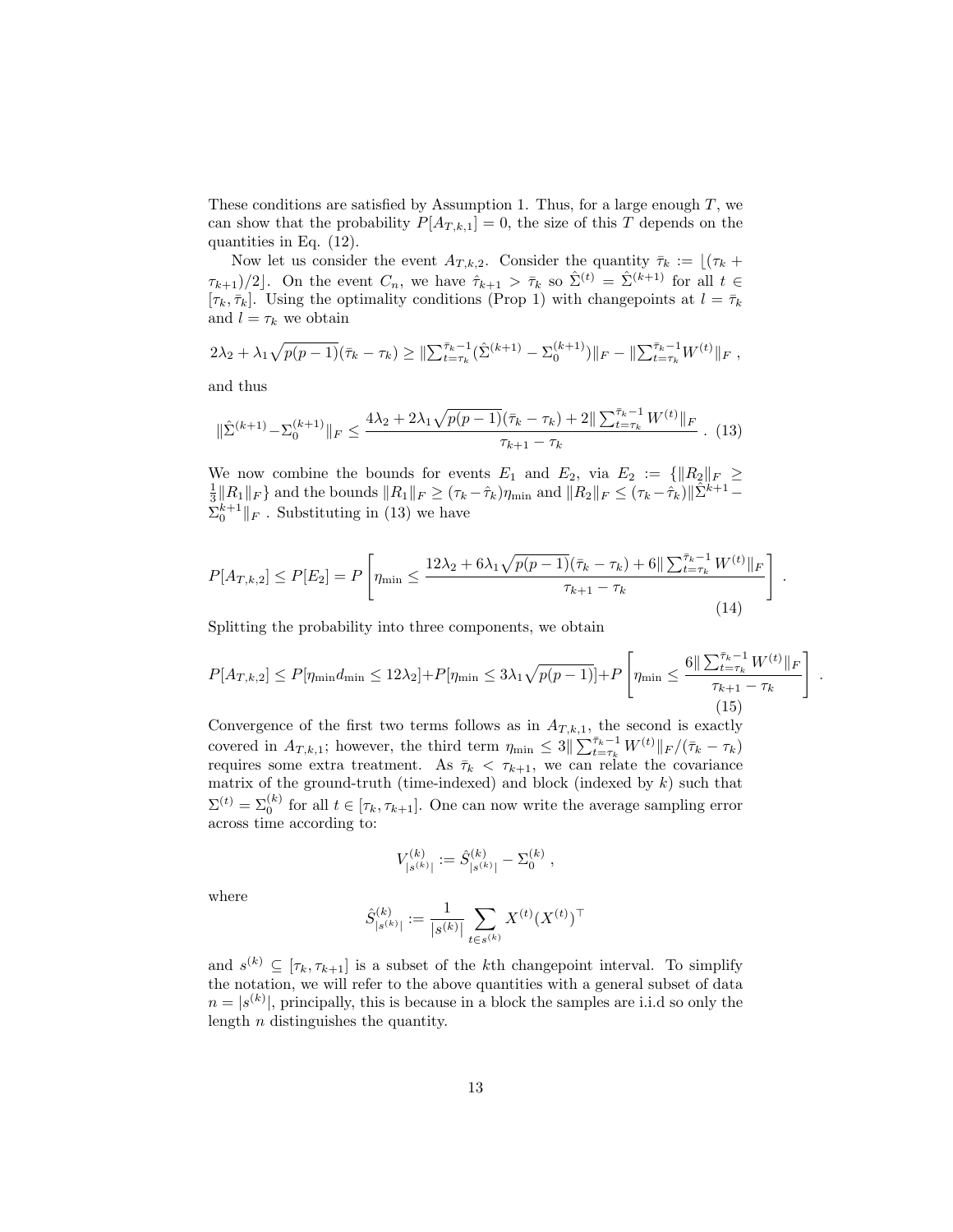**Lemma 2** (Error Bound on Empirical Covariance Matrix). Let  $X^{(t)} \sim \mathcal{N}(0, \Sigma_0^{(k)}),$ or more generally be sub-Gaussian with parameter  $\sigma_t$  for  $t = 1, \ldots, n$ , then

$$
P\left(\|V_n^{(k)}\|_F \ge \epsilon\right) \le 4p^2 \exp\left\{-n\epsilon^2/p^2 c_1\right\} ,\qquad(16)
$$

where  $c_1 = \max_{i,t} {\sum_{0;ii}^{(t)} 2^7 (1 + 4 \max_t {\{\sigma_t^2\}})^2}$  for all

$$
\epsilon \le 2^3 p \max_{i,t} \{ \Sigma_{0;ii}^{(t)} \} (1 + 4 \min_t \{ \sigma_t^2 \})^2 / (1 + 4 \max_t \{ \sigma_t^2 \}) .
$$

The result is a corollary of relating the empirical covariance under sub-Gaussian sampling to the sum of sub-exponential random variables, see C.1 for details.

Finally, let us turn to  $A_{T,k,3}$ . Recall  $P(A_{T,k,3}) := P(A_{T,k} \cap C_T \cap E_3) :=$  $P(A_{T,k} \cap C_T \cap {\{\|\sum_{t=\hat{\tau}_k}^{T_k-1} W^{(t)}\|_F \geq \|R_1\|_F / 3\}}).$  Given that  $\|R_1\|_F \geq (\tau_k - \hat{\tau}_k)\eta_{\min}$ with probability 1, an upper bound on  $P[A_{T,k,3}]$  can be found using the same concentration bounds (Lemma 2) as for  $A_{T,k,2}$ . The only difference is that we need to replace the integration interval n with  $T\delta_T$ . Noting that  $T\delta_T$  $\tau_k - \hat{\tau}_k \leq d_{\text{min}}/2$ , the overall bound will be dominated by the concentration results requiring  $n > T\delta_T$ .

### A.3 Bounding the Bad Cases

In order to complete the proof, we need to demonstrate that  $P[A_{T,k} \cap C_T^c] \to 0$ . Again, the argument below follows that of Harchaoui and Lévy-Leduc [2010], whereby the bad case is split into several events:

$$
D_T^{(l)}: = \{ \exists k \in [K], \ \hat{\tau}_k \le \tau_{k-1} \} \cap C_T^c,
$$
  
\n
$$
D_T^{(m)}: = \{ \forall k \in [K], \ \tau_{k-1} < \hat{\tau}_k < \tau_{k+1} \} \cap C_T^c,
$$
  
\n
$$
D_T^{(r)}: = \{ \exists k \in [K], \ \hat{\tau}_k \ge \tau_{k+1} \} \cap C_T^c,
$$

where  $C_T^c = {\max_{k \in [K]} |\hat{\tau}_k - \tau_k| \ge d_{\min}/2}$  is the complement of the good event. The events above correspond to estimating a changepoint; a) before the previous true changepoint  $(D_T^{(l)})$  $T^{(t)}(T)$ ; b) between the previous and next true changepoint  $(D_T^{(m)})$  $\binom{m}{T}$ , and c) after the next true changepoint  $(D_T^{(r)})$  $T^{(r)}$ ). The events  $D_T^{(l)}$  $T(T^{(l)}$  and  $D_T^{(r)}$  $T^{(r)}$  appear to be particularly bad as the estimated changepoint is very far from the truth, due to symmetry we can bound these events in a similar manner. Focussing on the middle term  $P[A_{T,k} \cap D_T^{(m)}]$  $\binom{m}{T}$ , let us again assume  $\hat{\tau}_k < \tau_k$ , the reverse arguments hold by symmetry.

The probability of the intersection of  $A_{T,k}$  and  $D_T^{(m)}$  $T^{(m)}$  can be bounded from above by considering the events

$$
E'_{k} := \{ (\hat{\tau}_{k+1} - \tau_{k}) \ge d_{\min}/2 \},
$$
\n(17)

$$
E_k^{\prime} := \{ (\tau_k - \hat{\tau}_k) \ge d_{\min}/2 \} . \tag{18}
$$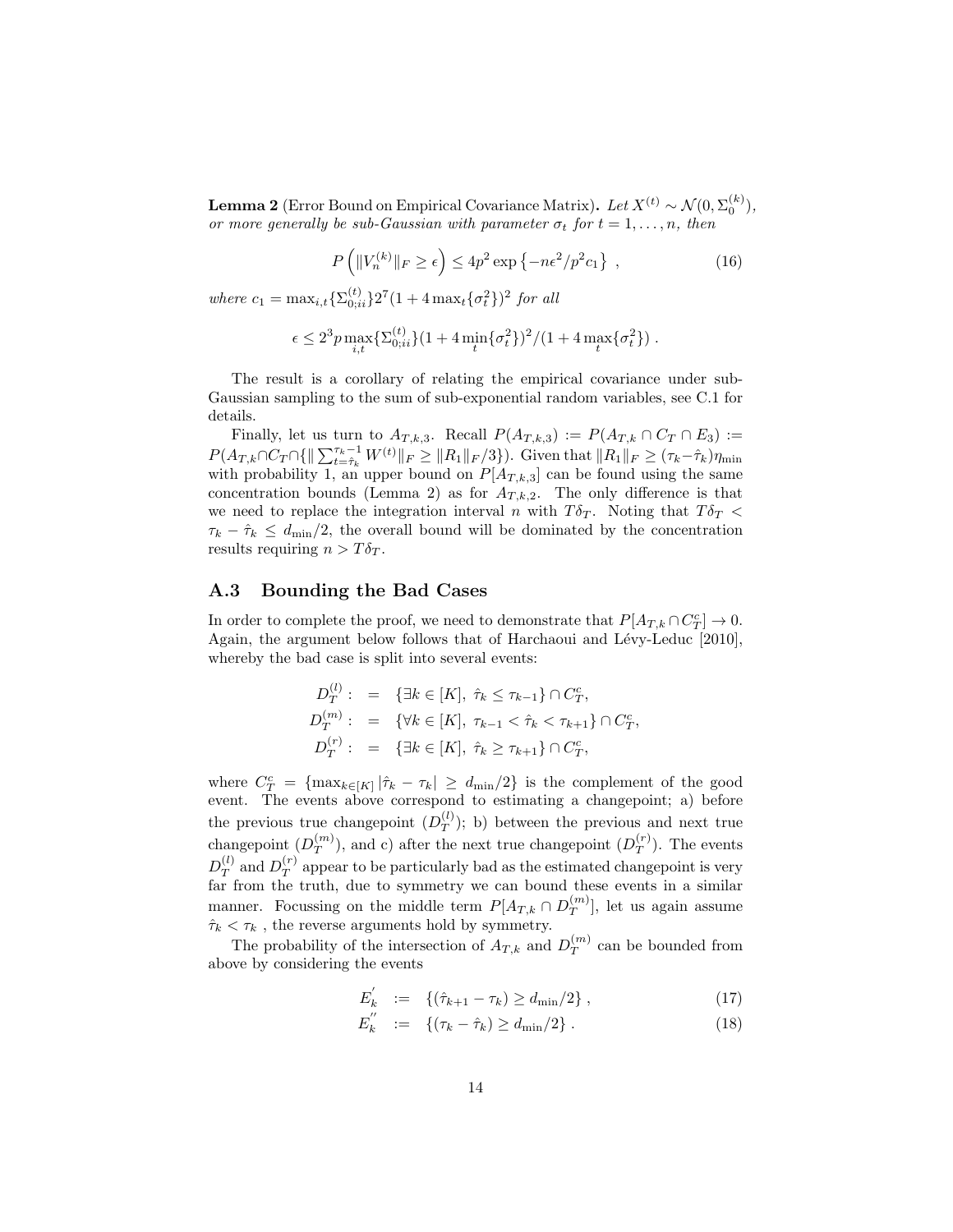In particular, one can demonstrate that:

$$
P[A_{T,k} \cap D_T^{(m)}] \le P[A_{T,k} \cap E_k^{'} \cap D_T^{(m)}] + \sum_{j=k+1}^{K} P[E_j^{''} \cap E_j^{'} \cap D_T^{(m)}]. \tag{19}
$$

Let us first assess  $P[A_{T,k} \cap D_T^{(m)} \cap E'_k]$ , and consider the stationarity conditions (10) with start and end points set as  $l = \hat{\tau}_k$ ,  $l = \tau_k$  and  $l = \hat{\tau}_k$ ,  $l = \tau_{k+1}$ . We respectively obtain:

$$
|\tau_k - \hat{\tau}_k| \|\Sigma_0^{(k)} - \hat{\Sigma}^{(k+1)}\|_F \le 2\lambda_2 + \lambda_1 \sqrt{p(p-1)}(\tau_k - \hat{\tau}_k) + \|\Sigma_{t=\hat{\tau}_k}^{\tau_k - 1} W^{(t)}\|_F \tag{20}
$$

and

$$
|\tau_{k} - \hat{\tau}_{k+1}| \|\Sigma_0^{(k+1)} - \hat{\Sigma}^{(k+1)}\|_F \le 2\lambda_2 + \lambda_1 \sqrt{p(p-1)}(\hat{\tau}_{k+1} - \tau_k) + \|\Sigma_{t=\tau_k}^{\hat{\tau}_{k+1}-1} W^{(t)}\|_F. \tag{21}
$$

Using the triangle inequality, we bound  $\|\Sigma_0^{(k+1)} - \Sigma_0^{(k)}\|_F$  conditional on  $E'_k :=$  $\{(\hat{\tau}_{k+1}-\tau_k)\geq d_{\min}/2\}$  and  $A_{T,k}:=\{|\tau_k-\hat{\tau}_k|>T\delta_T\}$ . Specifically, we construct the event

$$
H_T^{\Sigma} := \{ ||\Sigma_0^{(k+1)} - \Sigma_0^{(k)}||_F \le 2\lambda_1 \sqrt{p(p-1)} + 2\lambda_2 ((T\delta_T)^{-1} + 2/d_{\min}) + ||V_{\tau_k - \hat{\tau}_k}^{(k)}||_F + ||V_{\hat{\tau}_{k+1} - \tau_k}^{(k+1)}||_F \},
$$
\n(22)

which bounds the first term of (19) such that  $P[A_{T,k} \cap E'_k \cap D_T^{(m)}]$  $\left[T\right]^{(m)}\right]\leq P[H_{T}^{\Sigma}\cap$  $\{\tau_k - \hat{\tau}_k \geq T\delta_T\} \cap E'_k$ . Splitting the intersection of events we now have five terms to consider

$$
P(A_{T,k} \cap E'_k \cap D_T^{(m)})
$$
  
\n
$$
\leq P(\lambda_1 \sqrt{p(p-1)} \geq \eta_{\min}/10) + P(\lambda_2/T\delta_T \geq \eta_{\min}/10) + P(\lambda_2/d_{\min} \geq \eta_{\min}/20)
$$
  
\n
$$
+ P(||V_{\tau_k - \hat{\tau}_k}^{(k)}||_F \geq \eta_{\min}/5 \} \cap {\tau_k - \hat{\tau}_k \geq T\delta_T }
$$
  
\n
$$
+ P({||V_{\hat{\tau}_{k+1} - \tau_k}^{(k+1)}||_F \geq \eta_{\min}/5} \cap {\hat{\tau}_{k+1} - \tau_k \geq d_{\min}/2}).
$$

The stochastic error terms (containing  $V_{\tau_{k-}}^{(k)}$  $\tau_{\kappa-\hat{\tau}_k}^{(\kappa)}$  can then be shown to converge similarly to  $P(A_{T,k} \cap C_T)$ . Again, it is worth noting that the term involving  $T \delta_T$ will be slowest to converge, as  $d_{\min} = \gamma_{\min} T > \delta_T T$  for large T. The first three terms are bounded through the assumptions on  $d_{\min}, \lambda_1, \lambda_2$ , and  $\delta_T$  as required by the theorem (and enforce a similar requirement to those used to bound  $P(A_{T,k,1})$  in Eq. 12). The other terms in (19), i.e.  $\sum_{j=k+1}^{K} P[E''_j \cap E'_j \cap D_T^{(m)}$  $T^{(m)}$ ] can be similarly bounded. Instead of using exactly the event  $H_T^{\Sigma}$  one simply replaces the term  $1/T\delta_T$  in (22) with  $2/d_{\text{min}}$ .

Now let us consider the events  $D_T^{(l)}$  $T^{(l)}_{T} := \{ \exists k \in [K], \ \hat{\tau}_k \leq \tau_{k-1} \} \cap C_T^c.$  The final step of the proof is to show that the bound on  $A_{T,k} \cap D_T^{(l)}$  $T$ <sup>(*i*</sup>), and similarly  $A_{T,k} \cap D_T^{(r)}$  $T<sup>(r)</sup>$  tends to zero. To achieve this, we introduce an upper bound derived by the combinatorics of estimated changepoints: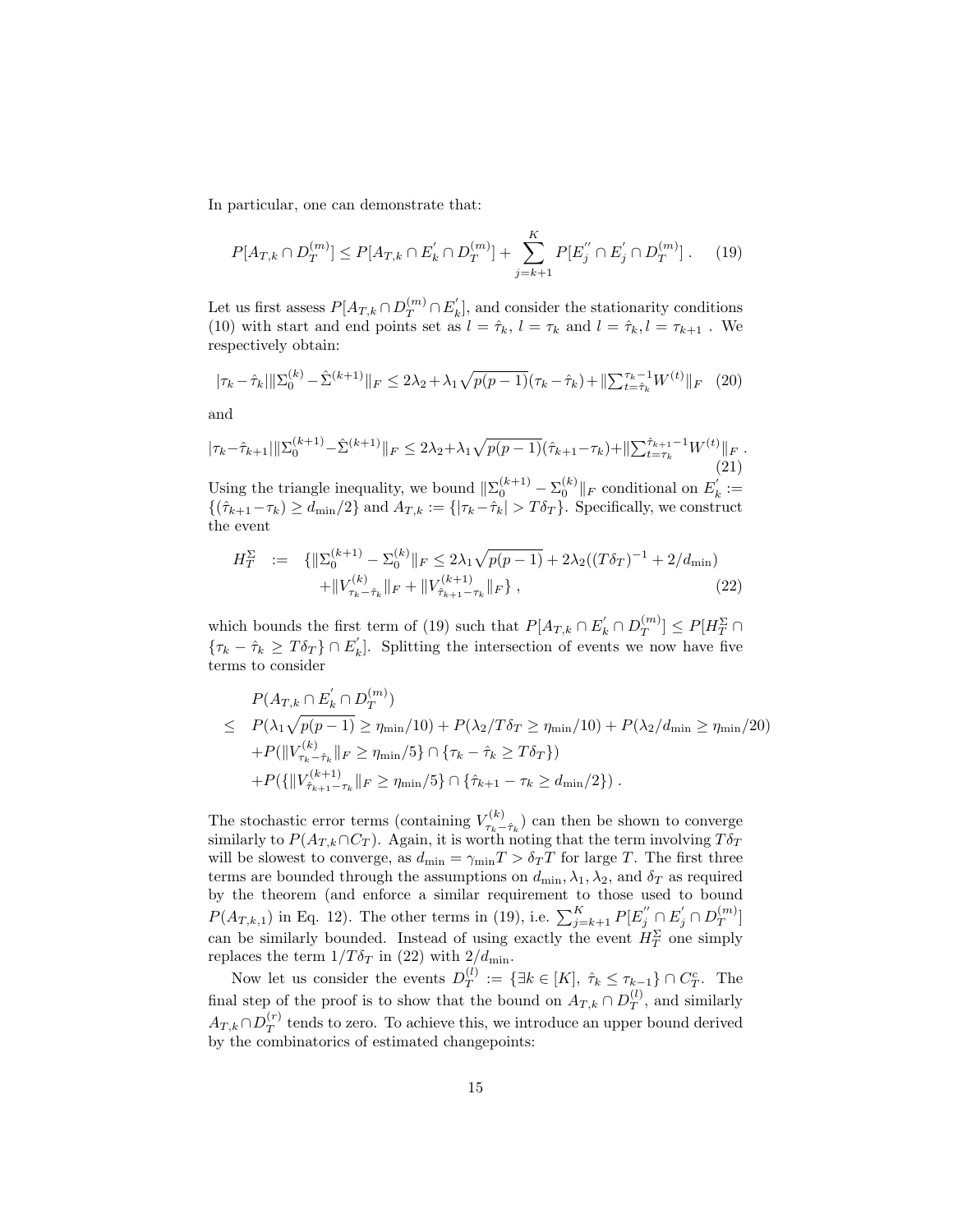**Claim 1.** The probability of  $D_T^{(l)}$  $\int_T^{(t)}$  is bounded by

$$
P(D_T^{(l)}) \le 2^K \sum_{k=1}^{K-1} \sum_{l \ge k}^{K-1} P(E_l^{''} \cap E_l^{'} ) + 2^K P(E_K^{'}).
$$

We omit proof for brevity, however, remark that a similar argument is made in Harchaoui and Lévy-Leduc [2010, Eq. 31]. In order to bound the above probabilities we relate the events  $E_l^{''}$  and  $E_l^{'}$  to the optimality conditions as before, via Eq. 10 . Setting  $k = l$  and invoking the triangle inequality gives us (similarly to Eq. 22), the event

$$
J_T^{\Sigma_0} := \left\{ \|\Sigma_0^{(l+1)} - \Sigma_0^{(l)}\|_F \le 2\lambda_1 \sqrt{p(p-1)} + M + \|V_{\tau_l - \hat{\tau}_l}^{(l)}\|_F + \|V_{\hat{\tau}_{l+1} - \tau_l}^{(l+1)}\|_F \right\},
$$

where  $M = 2\lambda_2(|\tau_l - \hat{\tau}_l|^{-1} + |\hat{\tau}_{l+1} - \tau_l|^{-1})$ . Conditioning on the event  $E_l^{''} \cap E_l^{'}$ <br>implies that  $M = 8\lambda_2/d_{\text{min}}$ . We can thus write

$$
P(E_{l}^{''} \cap E_{l}^{'}) \leq P(\eta_{\min} \leq 8\lambda_{1}\sqrt{p(p-1)}) + P(\eta_{\min} \leq 32\lambda_{2}/d_{\min})
$$
  
+ 
$$
P(\{\|V_{\tau_{l} - \hat{\tau}_{l}}^{(l)}\|_{F} \geq \eta_{\min}/4\} \cap \{\tau_{l} - \hat{\tau}_{l} \geq d_{\min}/2\})
$$
  
+ 
$$
P(\{\|V_{\hat{\tau}_{l+1} - \tau_{l}}^{(l+1)}\|_{F} \geq \eta_{\min}/4\} \cap \{\hat{\tau}_{l+1} - \tau_{l} \geq d_{\min}/2\}).
$$

Finally, the term corresponding to the last changepoint can be bounded by noting that when  $k = K$  we have  $M = 6\lambda_2/d_{\text{min}}$ , and

$$
P(E_K'') \le P(\eta_{\min} \le 8\lambda_1 \sqrt{p(p-1)}) + P(\eta_{\min} \le 24\lambda_2/d_{\min})
$$
  
+ 
$$
P(\{|V_{\tau_K - \hat{\tau}_K}^{(K)}\|_F \ge \eta_{\min}/4\} \cap {\tau_K - \hat{\tau}_K \ge d_{\min}/2})
$$
  

$$
P(\|V_{T+1-\tau_K}^{(K+1)}\|_F \ge \eta_{\min}/4).
$$
 (23)

#### A.4 Summary

The bounds derived in A1-A3 demonstrate that  $P(A_{T,k}) \to 0$  since  $P(A_{T,k} \cap A_{T,k})$  $C_T$   $\rightarrow$  0 and  $P(A_{T,k} \cap C_T^c)$   $\rightarrow$  0. However, to achieve these bounds, the regularisers must be set appropriately. The event  $E_l^{''} \cap E_l^{'}$  establishes a minimal condition on  $T$  in conjunction with  $\eta_{\min}$  and the regularisers, such that  $\eta_{\text{min}} d_{\text{min}}/\lambda_2 > 32$  and  $\eta_{\text{min}}/\lambda_1 \sqrt{p(p-1)} > 8$ . A final condition for  $A_{T,k,1}$  requires  $\eta_{\min}T\delta_T/\lambda_2 > 3$ . Once T is large enough to satisfy these conditions, the probabilistic bound is determined either by the smallest block size  $d_{\min} = \gamma_{\min}T$ or by the minimum error  $T\delta_T$ . Let  $k_{\infty} = \arg \max_k {\max_{i} \sum_{0,i}^{(k)} }$  select the block which results in the largest expected covariance error. Summing the probabilities, one obtains the upper bound:

$$
P[|\tau_k - \hat{\tau}_k| \ge T\delta_T] \le 2 \times 2^K ((K - 1)^2 + 1) P(||V^{k_{\infty}; d_{\min}/2}||_F \ge \eta_{\min}/4) + 2P(||V^{(k_{\infty})}_{T\delta_T}||_F \ge \eta_{\min}/5) + 2P(||V^{(k_{\infty})}_{T\delta_T}||_F \ge \eta_{\min}/3) ,
$$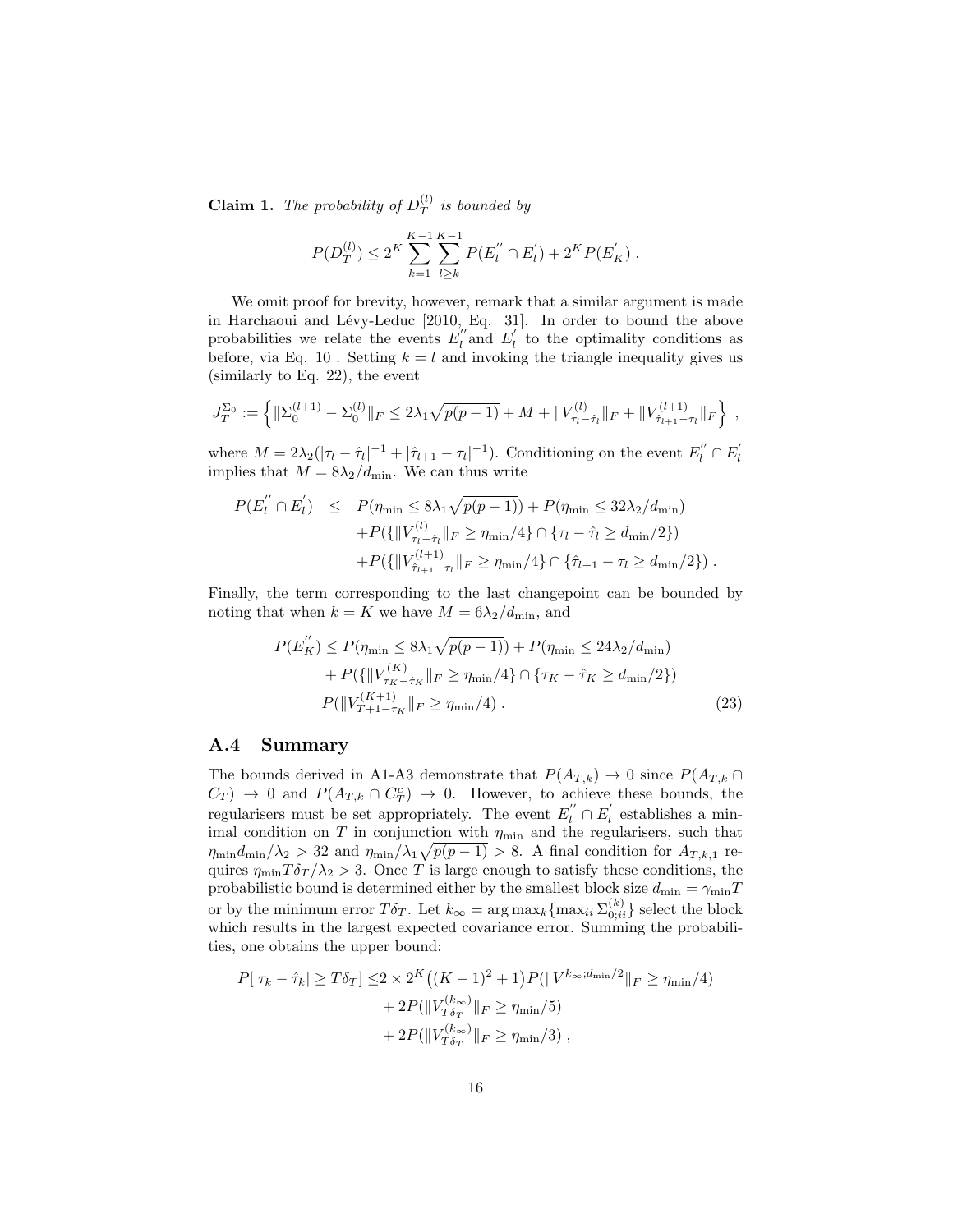where the top row corresponds to  $D_T^{(l)}$  $T_T^{(l)}$  and  $D_T^{(r)}$  $T(T)$ ; the middle  $D_T^{(m)}$  $T^{(m)}$ , and the bottom  $A_{T,k,2}$  and  $A_{T,k,3}$ . Since  $\delta_T T < \gamma_{\min} T$  for large T, the above bounds will be dominated by errors  $V_{T\delta x}^{(k_{\infty})}$  $T_{0T}^{(\kappa_{\infty})}$  integrated over the relatively small distance  $T\delta_T$ . A suitable overall bound on the probability is

$$
P(\max_{k \in [K]} |\tau_k - \hat{\tau}_k| \ge T\delta_T) \le K^3 2^{K+1} P(||V_{d_{\min}/2}^{(k_{\infty})}||_F \ge \eta_{\min}/4) + 4KP(||V_{T\delta_T}^{(k_{\infty})}||_F \ge \eta_{\min}/5) \le C_K P(||V_{T\delta_T}^{(k_{\infty})}||_F \ge \eta_{\min}/5).
$$

In the Gaussian case where  $\sigma_t = 1$  for all t, we have

$$
P(\max_{k \in [K]} |\tau_k - \hat{\tau}_k| \ge T\delta_T) \le C_K 4p^2 \exp\{-T\delta_T \eta_{\min}^2 / p^2 c_3\}
$$

where  $C_K = K(K^2 2^{K+1} + 4)$ ,  $c_3 = 5^4 2^7 ||\Sigma_0^{(k_{\infty})}||_{\infty}$  for all  $\eta_{\min} \le 2^3 5^2 p ||\Sigma_0^{(k_{\infty})}||_{\infty}$ . We thus arrive at the result of Theorem 1.

# B Proof of Model-Selection Consistency

**Assumption 3.** The event  $E_{\tau} := \{ \max_k |\hat{\tau}_k - \tau_k| \leq T \delta_T \}$  holds with some increasing probability  $1 - f_{\tau}(T) \rightarrow 1$  as  $T \rightarrow \infty$ .

For the model selection consistency argument, we extend that presented in the stationary i.i.d setting as discussed in Ravikumar et al. [2011]. Specifically, this follows the primal-dual witness method as described in Wainwright [2009]. Since  $\{\hat{\Theta}^{(k)}\}_{k=1}^B$  is an optimal solution for GFGL, for each estimated block  $k, l = 1, \ldots, \hat{B} = K + 1$  it needs to satisfy

$$
\left\{\sum_{l\neq k}^{\hat{B}} \hat{n}_{lk}(V_{\hat{n}_{lk}}^{(l)})\right\} + \hat{n}_{kk}V_{\hat{n}_{kk}}^{(k)} - \hat{n}_{k}\hat{\Sigma}^{(k)} + \lambda_{1}\hat{n}_{k}\hat{R}_{1}^{(\hat{\tau}_{k-1})} + \lambda_{2}(\hat{R}_{2}^{(\hat{\tau}_{k-1})} - \hat{R}_{2}^{(\hat{\tau}_{k})}) = 0,
$$
\n(24)

where  $\hat{n}_{lk}$  describes the proportion of overlap between the *l*th true block and the kth estimated block. The term  $\sum_{l\neq k\in[\hat{B}]} \hat{n}_{lk}(V_{\hat{n}_{lk}}^{(l)})$  $\hat{n}_{lk}^{(l)}$  can be though of as providing a sampling bias due to estimation error in the changepoints, wheras the term  $\hat{n}_{kk}V^{k;\hat{n}_{kk}}$  compares samples and the ground-truth of the same underlying covariance matrix.

We will now proceed to construct an oracle estimator  $\bar{\Theta} \in M_{\hat{B}} := \{U^{(k)} \in$  $\mathbb{R}^{p \times p} | U_{\mathcal{M}^{\perp}}^{(k)} = 0, U^{(k)} \succ 0$   $\hat{\beta}_{k=1}^{\hat{B}}$ . The oracle is constructed through solving the restricted problem

$$
\bar{\Theta} := \underset{U \in \mathbb{M}_{\hat{B}}}{\arg \min} \left[ \sum_{k=1}^{\hat{B}} \left\{ \sum_{l=1}^{\hat{B}} \hat{n}_{lk} \text{tr}(\hat{S}_{\hat{n}_{lk}}^{(l)} U^{(k)}) - \hat{n}_{k} \log \det(U^{(k)}) \right\} + \lambda_{1} \sum_{k=1}^{\hat{B}} \hat{n}_{k} ||U^{(k)}||_{1} \right. \\ \left. + \lambda_{2} \sum_{k=2}^{\hat{B}} ||U^{(k)} - U^{(k-1)}||_{F} \right].
$$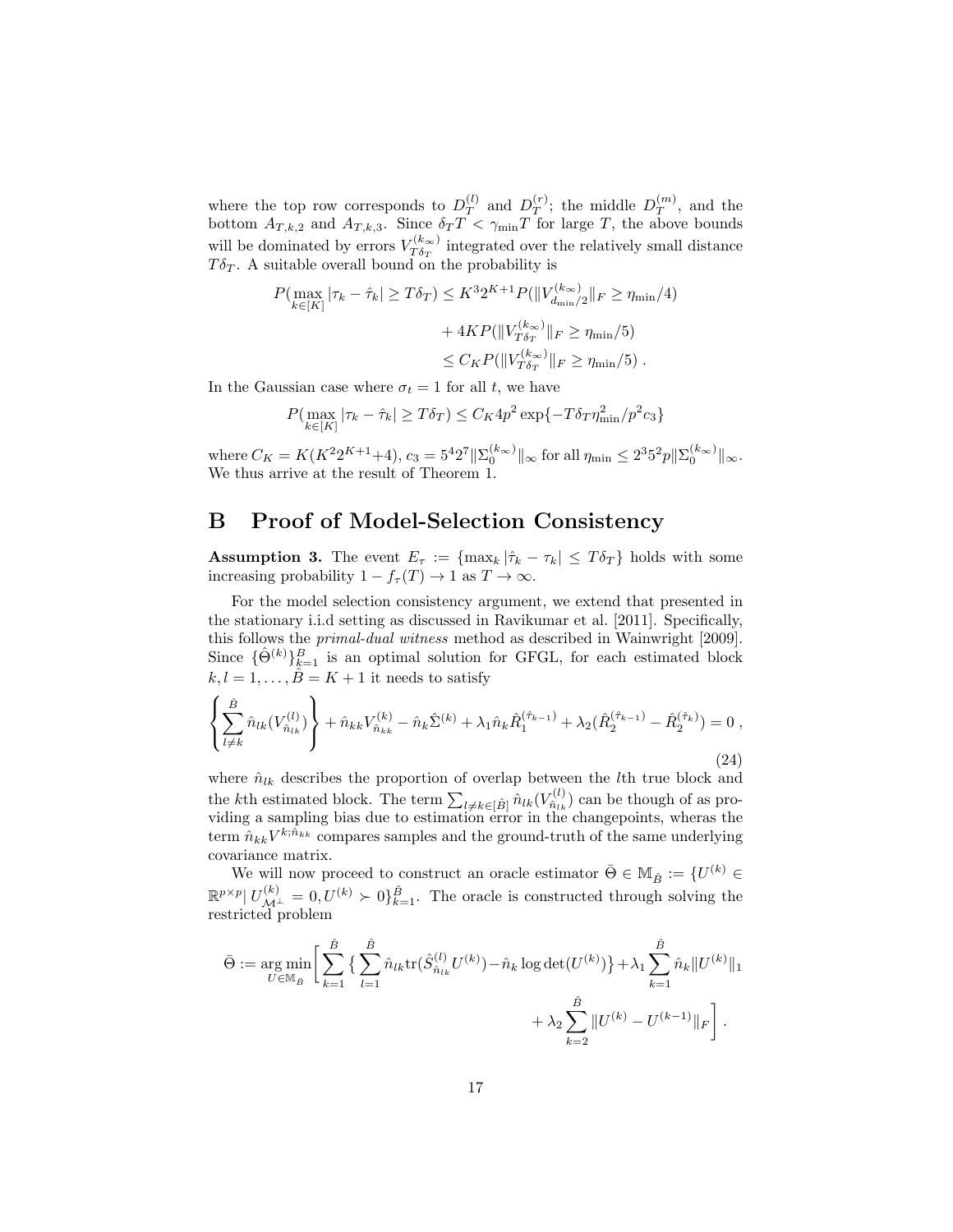The construction above does not utilise oracle knowledge to enforce changepoint positions, only the sparsity structure of the block-wise precision matrices. Again, for each estimate block, we obtain a set of optimality conditions like (24). Let us denote the sub-gradient of the restricted problem evaluated at the oracle solution as  $\bar{R}_1^{(k)} \equiv \bar{R}_1^{(\hat{\tau}_{k-1})}$  for the  $\ell_1$  penalty, and  $\bar{R}_2^{(\hat{\tau}_{k-1})}$ ,  $\bar{R}_2^{(\hat{\tau}_k)}$  for the smoothing components. By definition the matrices  $\bar{R}_2^{(\hat{\tau}_{k-1})}, \bar{R}_{2}^{(\hat{\tau}_k)}$  are members of the sub-differential and hence dual feasible. To show that  $\bar{\Theta}$  is also a minimiser of the unrestricted GFGL problem (2), we will show that  $\|\bar{R}^{(k)}_{1;\mathcal{M}^{\perp}}\|_{\infty} \leq 1$ and is hence dual-feasible.

Ravikumar et al. [2011, Lemma 4] demonstrates that for the standard graphical lasso problem strict dual-feasibiility can be obtained by bounding the maxima of both the sampling and estimation error. The estimation error (on the precision matrices) is tracked through the difference (remainder) between the gradient of the log-det loss function and its first-order Taylor expansion. In our case we will track the precision matrices at each block  $k$  via the *remainder* function defined as

$$
\mathcal{E}(\Delta) = \bar{\Theta}^{-1} - \Theta_0^{-1} + \Theta_0^{-1} \Delta \Theta_0^{-1} , \qquad (25)
$$

where  $\Delta = \bar{\Theta} - \Theta_0 \in \mathbb{R}^{p \times p}$ .

Lemma 3 (Dual Feasibility). The out-of-subspace parameters are dual feasible such that  $\|\bar{R}^{(k)}_{1;\mathcal{M}^{\perp}}\|_{\infty} < 1$  if

$$
\max \left\{ \|\tilde{V}^{(k)}\|_{\infty}, \|\mathcal{E}(\Delta)\|_{\infty}, \lambda_2 \hat{n}_k^{-1} \|\bar{R}_2^{(\hat{\tau}_{k-1})}\|_{\infty}, \lambda_2 \hat{n}_k^{-1} \|\bar{R}_2^{(\hat{\tau}_k)}\|_{\infty} \right\} \le \alpha \lambda_1 / 16 ,\tag{26}
$$

where

$$
\tilde{V}^{(k)} := \hat{n}_k^{-1} \left( \sum_{l \neq k} \hat{n}_{lk} V_{\hat{n}_{lk}}^{(l)} + \hat{n}_{kk} V_{\hat{n}_{kk}}^{(k)} \right). \tag{27}
$$

,

We note at this point, that the condition (26) in the setting where  $T \to \infty$ converges to that of the standard graphical lasso Ravikumar et al. [2011]. Specifically, if changepoint error is bounded according to the event  $E_{\tau}$  :=  ${\max_k |\hat{\tau}_k - \tau_k| \leq T\delta_T}$ , the mis-specification error averaged across the block converges to the exact case  $\tilde{V}^{(k)} \to V_{\text{exact}}^{(k)}$ , where exact refers to the setting with zero changepoint estimation error.

**Lemma 4.** The average sampling error over estimated block  $k$  is bounded for some  $\epsilon < c_5 := 2^3 5 \|\Sigma_0^{(k_{\infty})}\|_{\infty}$  according to

$$
P[\|\tilde{V}^{(k)}\|_{\infty} > \epsilon] \le 4p^2 e^{-\epsilon^2 \hat{n}_k/c_4}
$$

 $\int \! dr \, c_4 = 2^7 5^2 \|\Sigma_0^{(k_{\infty})}\|_{\infty}$ .

Applying this result to (26) and making the choice of regulariser  $\lambda_1$  =  $16\alpha^{-1}\epsilon$ , enables the condition  $\|\tilde{V}^{(k)}\|_{\infty} \leq \alpha\lambda_1/16$  in (26) to be satisfied in high probability. Specifically, we have

$$
P[\|\tilde{V}^{(k)}\|_{\infty} > \alpha\lambda_1 2^{-4}] \le f_V(T) ,
$$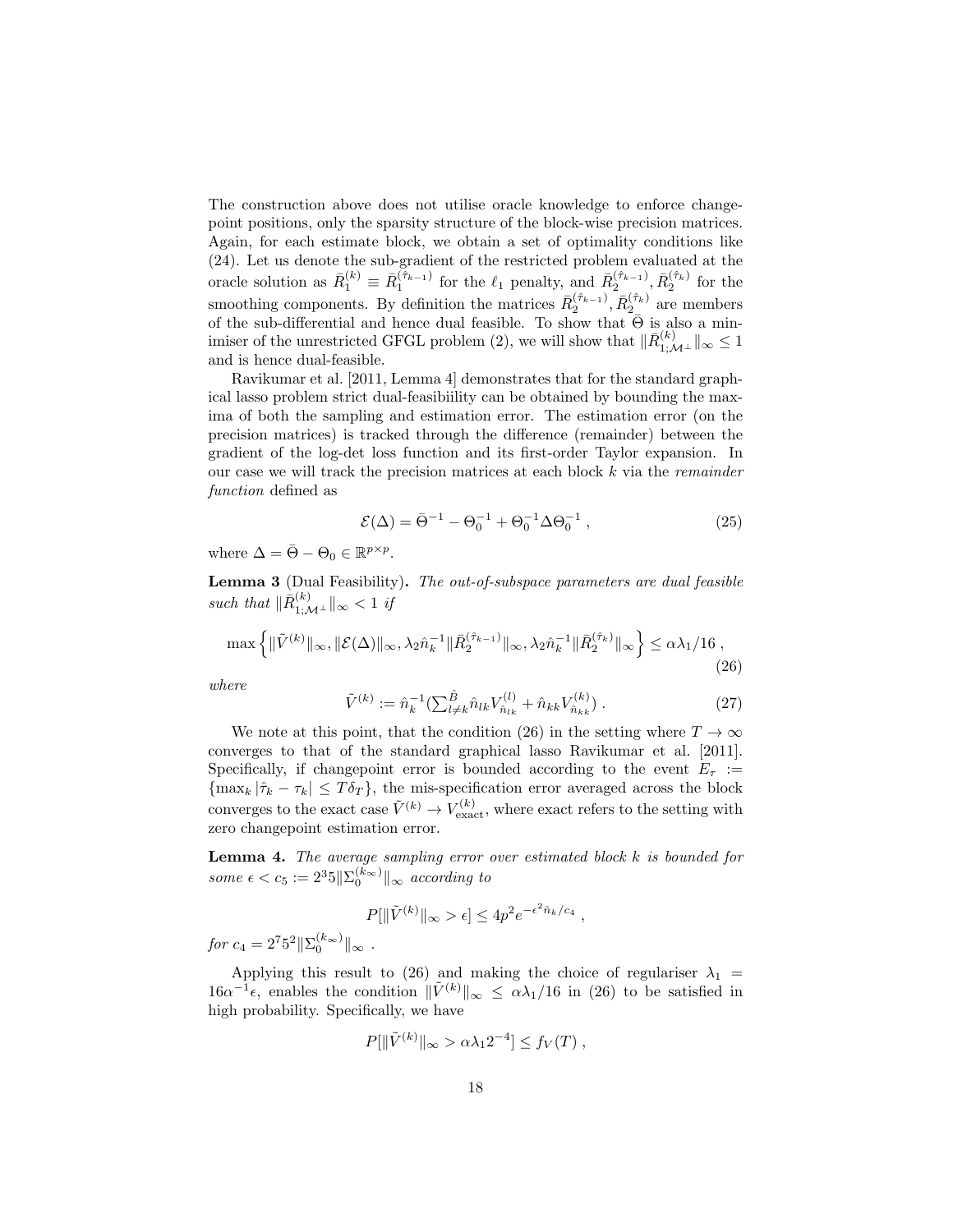where  $f_V(T) = 4p^2 \exp\{-c_4^{-1} \epsilon^2 (\gamma_{\min} - 2\delta_T)T\}$ , and note that  $f_V(T) \to 0$  as  $T\rightarrow\infty.$ 

We now turn our attention to the size of the remainder  $\mathcal{L}(\Delta)\|_{\infty}$ . In the first step, we directly invoke a result from Ravikumar et al. [2011]:

**Lemma 5** (Ravikumar et al. [2011], Lemma 5). If the bound  $\|\Delta\|_{\infty} \leq (3K_{\Sigma_0}d)^{-1}$ holds and d is the maxmimum node degree, then

$$
\|\mathcal{E}(\Delta)\|_{\infty} \leq \frac{3}{2}d\|\Delta\|_{\infty}^2 K_{\Sigma_0}^3.
$$

While we can use the same relation as Ravikumar et al. [2011] to map  $\|\Delta\|_{\infty}$ to  $||\mathcal{E}(\Delta)||_{\infty}$  we need to modify our argument for the actual control on  $||\Delta||_{\infty}$ .

**Lemma 6.** The elementwise  $\ell_{\infty}$  norm of the error is bounded such that  $\|\bar{\Delta}\|_{\infty} =$  $\|\overline{\Theta} - \Theta_0\|_{\infty} \leq r$  if

$$
r := 2K_{\Gamma_0}\{\|\tilde{V}^{(k)}\|_{\infty} + \lambda_1 + \lambda_2 \hat{n}_k^{-1}(\|\bar{R}_2^{(\hat{\tau}_{k-1})}\|_{\infty} + \|\bar{R}_2^{(\hat{\tau}_k)}\|_{\infty})\},\qquad(28)
$$

and  $r \leq \min\{(3K_{\Sigma_0}d)^{-1}, (3K_{\Sigma_0}^3K_{\Gamma_0}d)^{-1}\}.$ 

Note that the contribution of the fused sub-gradient is bounded  $\lambda_2 \hat{n}_k^{-1} (\|\bar{R}_2^{(\hat{\tau}_{k-1})}\|_{\infty} +$  $\|\bar{R}_2^{(\hat{\tau}_k)}\|_{\infty} \leq 2\lambda_2 \hat{n}_k^{-1}$ . Let us further assume that  $\lambda_2 = \lambda_1 \rho$  for  $\rho > 0$ , we now upper bound (28) with the stated form of  $\lambda_1$  such that

$$
r \le r_{E_V} := 2K_{\Gamma_0} \{ \epsilon + \lambda_1 (1 + 2\rho \hat{n}_k^{-1}) \} = 2K_{\Gamma_0} z_{\hat{n}_k} \epsilon ,
$$

where

$$
z_{\hat{n}_k} := 1 + 16\alpha^{-1}(1 + 2\rho \hat{n}_k^{-1}).
$$

We have two constraints on  $\epsilon$ , one from the concentration bound (Lemma 5) whereby  $\epsilon \leq 2^3 5 \|\Sigma_0^{(k_{\infty})}\|_{\infty}$ , then a second from Lemma 6 gives

$$
r \le r_{E_V} \le \min\{(3K_{\Sigma_0}d)^{-1}, (3K_{\Sigma_0}^3K_{\Gamma_0}d)^{-1}\}
$$

which implies  $\epsilon \leq 1/v_{E_V}$  where  $v_{E_V} := 6dz_{\hat{n}_k} \max\{K_{\Sigma_0}K_{\Gamma_0}, K_{\Sigma_0}^3K_{\Gamma_0}^2\}$ . Now lets use Lemma 5 to obtain

$$
\begin{array}{rcl} \|\mathcal{E}(\Delta)\|_\infty & \leq & \frac{3}{2} d \|\Delta\|_\infty^2 K_{\Sigma_0}^3 \\ & \leq & 6 d K_{\Gamma_0}^2 K_{\Sigma_0}^3 z_{\hat n_k}^2 \epsilon^2 \\ & = & \left[ 6 d K_{\Gamma_0}^2 K_{\Sigma_0}^3 z_{\hat n_k}^2 \epsilon \right] 2^{-4} \lambda_1 \alpha \; , \end{array}
$$

where the last line comes from setting  $\epsilon = \lambda_1 \alpha/16$ . To demonstrate dual feasibility we therefore have to satisfy the further constraint that  $\epsilon \leq 1/v_{\mathcal{E}}$  where  $v_{\mathcal{E}} := 6dK_{\Gamma_0}^2 K_{\Sigma_0}^3 z_{\hat{n}_k}^2$ . Dual feasibility is obtained in the case where

$$
\epsilon \in \left(0, \min\left\{\frac{1}{2^3 5\|\Sigma_0^{(k_{\infty})}\|_{\infty}}, \frac{1}{6d z_{\hat{n}_k}^2 \max\{K_{\Sigma_0} K_{\Gamma_0}, K_{\Sigma_0}^3 K_{\Gamma_0}^2\}}\right\}\right) .
$$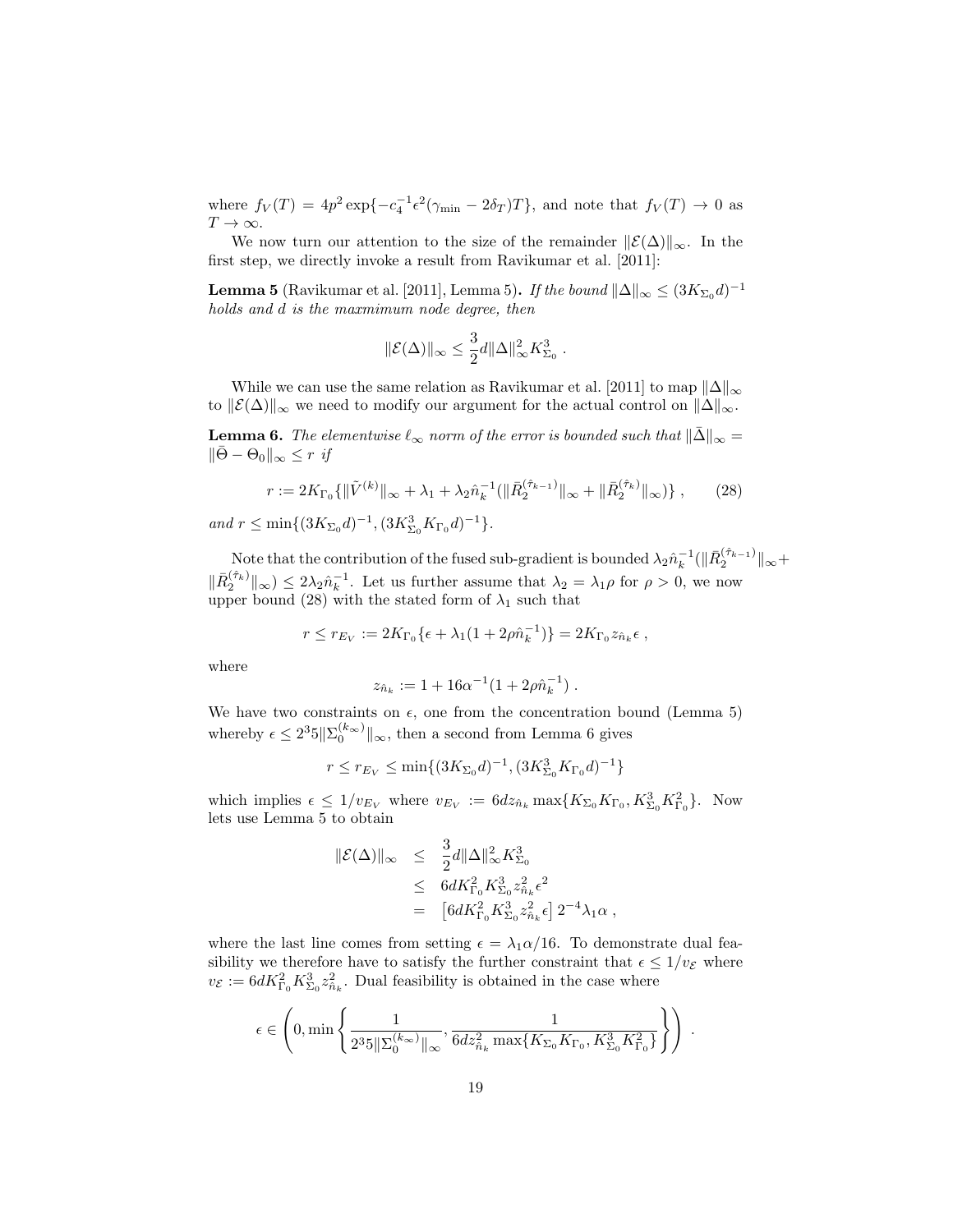Consider the lower bound on  $\hat{n}_k > (\gamma_{\min} - 2\delta_T)T \to \gamma_{\min}T$ , as  $T \to \infty$  then the term  $z_{\hat{n}_k} \to 1 + 16\alpha^{-1}$ . For convergence of the tail bound (Lemma 5) we need

$$
\epsilon^2 T > c_4 \log(4p^2) / (\gamma_{\min} - 2\delta_T) .
$$

Thus, we can choose a rate  $\epsilon = \Omega(T^{-1/2})$  and still maintain dual feasibility.

The final step of the proof is to demonstrate that all possible solutions to GFGL maintain this relation. In the case of GFGL, the following lemma states that the objective function is strictly convex on the positive-definite cone. Hence, if we find a minima it is the global minima, and the dual-feasibility condition ensures that the suggested bounds are achieved.

**Lemma 7** (Strict Convexity). For matrices  $\Theta_T \in \mathcal{S}_{++}^T := \{ \{U^{(t)}\}_{t=1}^T \mid U^{(t)} \succ$  $0, U^{(t)} = U^{(t)\top}$  the GFGL cost function is strictly convex.

# C Proof of Lemmata

### C.1 Bounds for Empirical Covariance Error

*Proof of Lemma 2.* We want to bound  $P[\|V_n^{(k)}\|_{\infty} \geq \epsilon]$ . Our approach is to extend the single block tail-bound of Ravikumar et al. [2011], derived in an i.i.d setting, to the case where samples are independent, but not necessarily identically sampled. Without loss of generality consider the event

$$
\mathbb{A}_{ij}(v) := \left\{ \left| \sum_{t=1}^{n} X_i^{(t)} X_j^{(t)} - \Sigma_{0;ij}^{(t)} \right| > d \right\} . \tag{29}
$$

Recall, the deviation of a sub-exponential random variable Z with  $E[Z] = \mu_Z$ is given by the inequality

$$
P(Z \ge \mu_Z + v) \le \begin{cases} \exp(\frac{-v^2}{2\gamma^2}) & \text{if } 0 \le v \le \gamma^2/b \\ \exp(-\frac{v}{2b}) & \text{if } v > \gamma^2/b \end{cases} . \tag{30}
$$

.

For independent  $Z^{(t)}$ , sub-exponentials with parameters  $(\gamma_t^2, b_t)$  the sum  $Z_{ij} =$  $Z_{ij}^{(1)} + \ldots + Z_{ij}^{(t)}$  is sub-exponential with parameters  $(\sum_t \gamma_t^2, \max_t b_t)$ . Now consider the event  $\mathbb{A}_{ij}(v)$ , and construct the auxilary variables  $A_{ij}^{(t)} := \check{X}_i^{(t)} +$  $\check{X}_j^{(t)}$  and  $B_{ij}^{(t)} := \check{X}_i^{(t)} - \check{X}_j^{(t)}$  where  $\check{X}_i^{(t)} = X_i^{(t)} / \sqrt{\Sigma_{0;ii}^{(t)}}$ . We note that Lemma 9 of Ravikumar et al. [2011] holds at the individual  $t$  step level such that, if  $\bar{X}_i^{(t)}$ is sub-Gaussian with parameter  $\sigma_t$ , then the random variables  $A_{ij}^{(t)}$  and  $B_{ij}^{(t)}$  are sub-Gaussian with parameter  $2\sigma_t$ , and for all  $d > 0$ 

$$
P[\mathbb{A}_{ij}(v)] \le P\left[|\sum_{t=1}^{n} (A_{ij}^{(t)})^2 - 2(1-\rho_{ij}^*)| > 2d/\sqrt{\Sigma_{0;ii}^{(t)}\Sigma_{0;jj}^{(t)}}\right] + P\left[|\sum_{t=1}^{n} (B_{ij}^{(t)})^2 - 2(1-\rho_{ij}^*)| > 2d/\sqrt{\Sigma_{0;ii}^{(t)}\Sigma_{0;jj}^{(t)}}|\right]
$$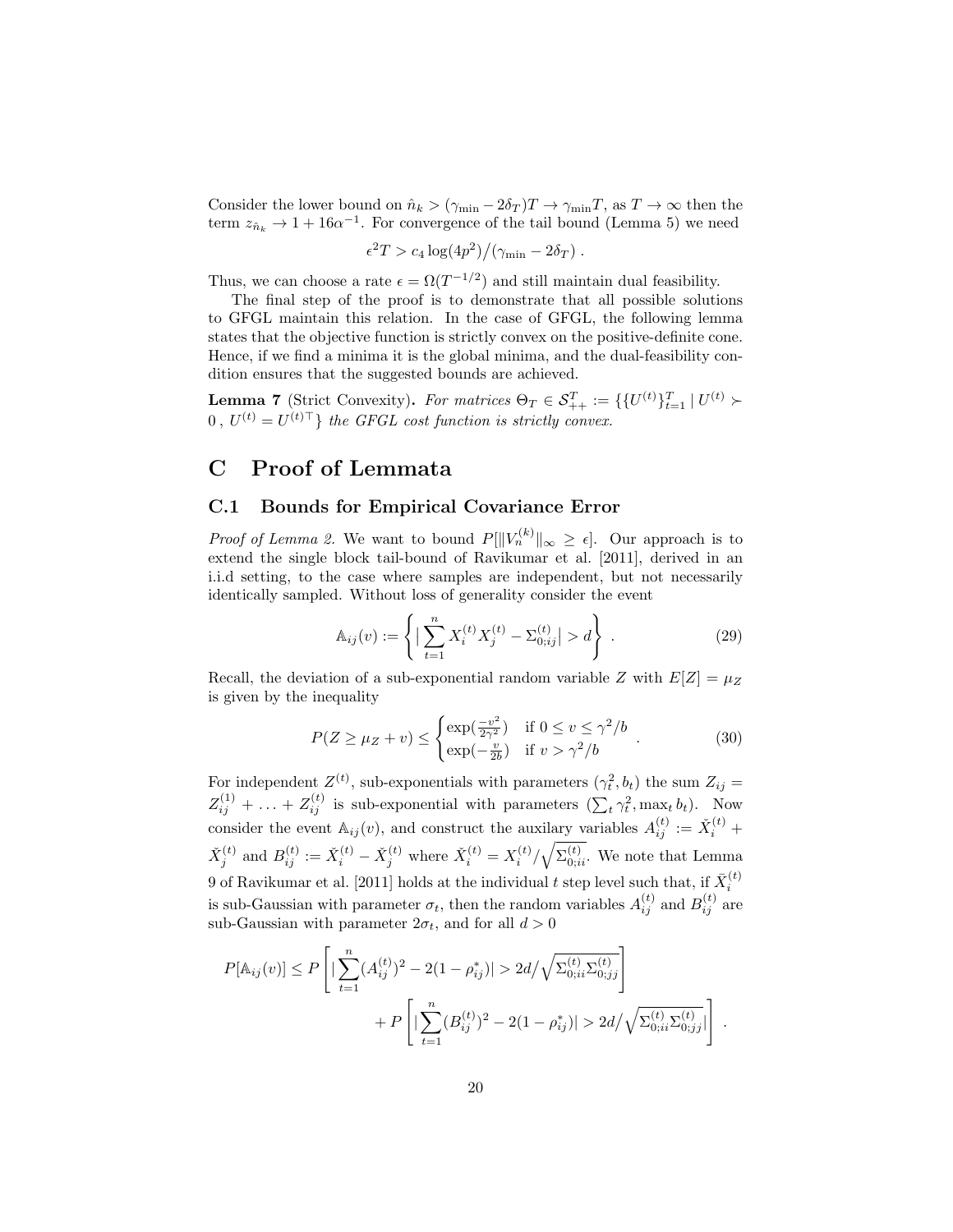Through Lemma 10 (Ravikumar et al. [2011]) we have  $Z_{ij}^{(t)} := (A_{ij}^{(t)})^2 - 2(1+\rho_{ij}^{(t)})$ is sub-exponential with parameter  $\gamma = b = 16(1+4\sigma^2)$ . Application of (30) with the tighter bound  $(0 \le v \le \gamma^2/b)$ , gives us

$$
P\left[|\sum_{t=1}^n (A_{ij}^{(t)})^2 - 2(1-\rho_{ij}^*)| > 2d/\sqrt{\Sigma_{0;ii}^{(t)}\Sigma_{0;jj}^{(t)}}\right] \le 2\exp\left\{-d^2/nc_1\right\},\,
$$

where  $c_1 = \max_{i,t} {\sum_{0;ii}^{(t)} } 2^7 (1 + 4 \max_t {\{\sigma_t^2\}})^2$  for all  $d \leq nc_2$  where  $c_2 =$  $2^3 \max_{i,t} {\sum_{0;ii}^{(t)}}(1 + 4 \min_t {\{\sigma_t^2\}})^2/(1 + 4 \max_t {\{\sigma_t^2\}}).$  A bound on the required quantity  $P(||B_n^{(k)}||_{\infty} \geq \epsilon)$  follows from application of the union bound over both A and B, and then further over the individual elements in the  $p \times p$  matrices. In a general setting we obtain

$$
P\left[\|\sum_{t=1}^{n} (\check{X}^{(t)})^{\top} \check{X}^{(t)} - \Sigma_0^{(t)}\|_{\infty} > d\right] \le 4p^2 \exp\left\{-d^2/nc_1\right\} ,\qquad(31)
$$

where  $c_1 = \max_{i,t} {\sum_{0;ii}^{(t)} } 2^7 (1 + 4 \max_t {\sigma_t^2})^2$  for all

$$
d \le 2^3 n \max_{i,t} \{ \Sigma_{0;ii}^{(t)} \} (1 + 4 \min_t \{ \sigma_t^2 \})^2 / (1 + 4 \max_t \{ \sigma_t^2 \}) .
$$

The required bound is given by the inequality  $||X||_F \leq p||X||_{\infty}$  and setting  $d = \epsilon n$  with  $\epsilon \leq c_2$ .  $\Box$ 

*Proof of Lemma 4.* For the quantity  $\|\tilde{V}^{(k)}\|_{\infty}$  we consider adapting the proof of Lemma 2. A bound on this can be derived from (31) setting  $n = \hat{n}_k$ ,  $d = \epsilon \hat{n}$ letting  $\max_{i,t} \{ \Sigma_{0;ii}^{(t)} \} = ||\Sigma_{0}^{(k_{\infty})}||_{\infty}$  and  $\max_{t} \{ \sigma_t^2 \} = \min_{t} \{ \sigma_t^2 \} = 1$ , i.e. all variates are Gaussian. We then obtain

$$
P[\|\tilde{V}^{(k)}\|_{\infty} > \epsilon] \le 4p^2 \exp\{-\epsilon^2 \hat{n}_k/c_4\},
$$
  
for  $c_4 = 2^7 5^2 \|\Sigma_0^{(k_{\infty})}\|_{\infty}$  and  $\epsilon < c_5 := 2^3 5 \|\Sigma_0^{(k_{\infty})}\|_{\infty}$ .

# C.2 Dual-feasibility with Mis-Specification (Proof of Lemma 3)

Proof. We can write the block-wise optimality conditions (24) for the restricted estimator as

$$
\begin{aligned} (\Theta_0^{(k)})^{-1} \Delta^{(k)} (\Theta_0^{(k)})^{-1} - \mathcal{E} (\Delta^{(k)}) + \frac{1}{\hat{n}_k} \left( \sum_{l \neq k}^{\hat{B}} \hat{n}_{lk} V_{\hat{n}_{lk}}^{(l)} + \hat{n}_{kk} V_{\hat{n}_{kk}}^{(k)} \right) + \lambda_1 \bar{R}_1^{(k)} \\ &+ \frac{\lambda_2}{\hat{n}_k} (\bar{R}_2^{(\hat{\tau}_{k-1})} - \bar{R}_2^{(\hat{\tau}_k)}) = 0 \; . \end{aligned}
$$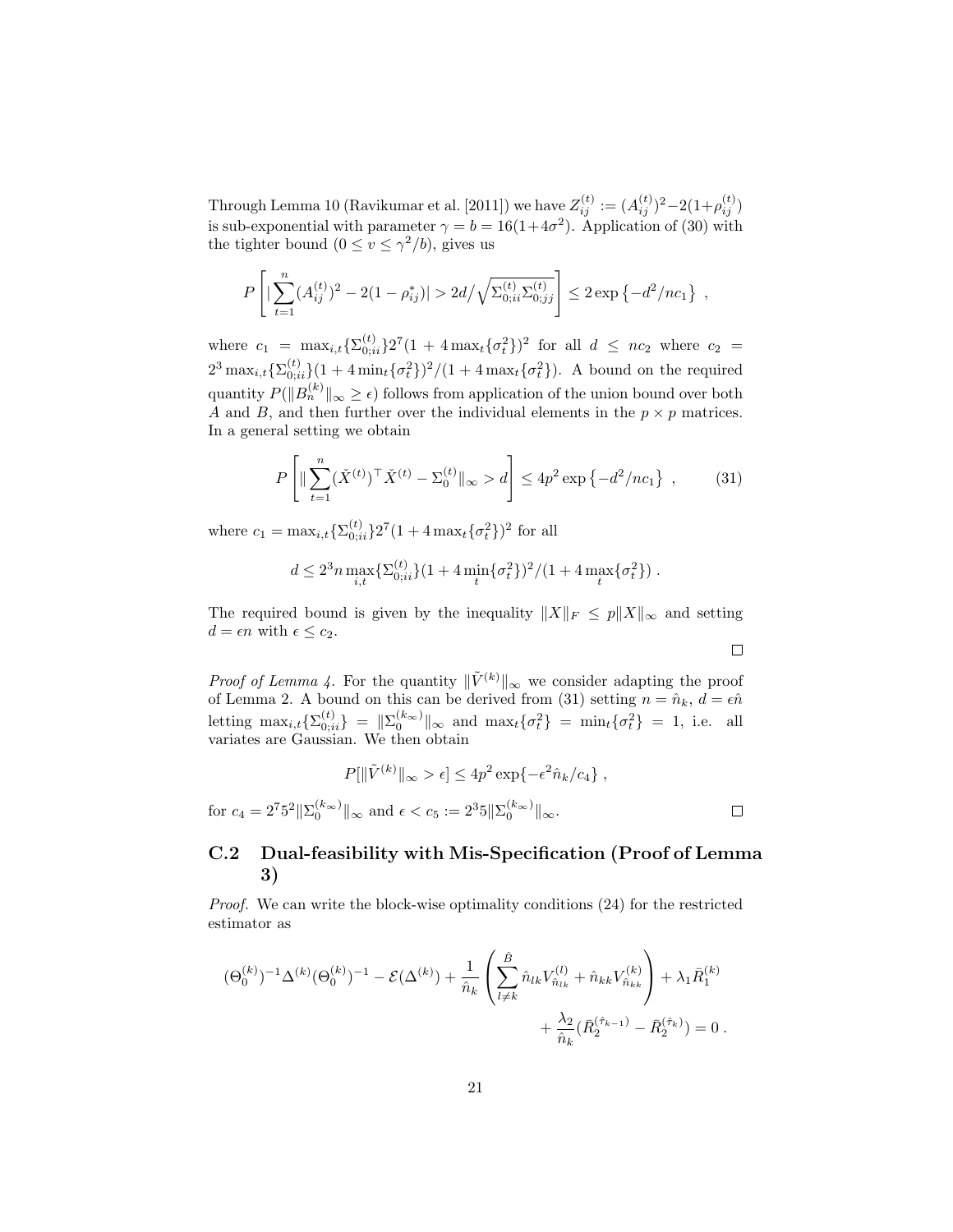As pointed out in Ravikumar et al. [2011], this equation may be written as an ordinary linear equation by vectorising the matrices, for instance  $\text{vec}\{(\Theta_0^{(k)})^{-1}\Delta^{(k)}(\Theta_0^{(k)})^{-1}\} =$  ${(\Theta_0^{(k)})^{-1} \otimes (\Theta_0^{(k)})^{-1}}\text{vec}(\Delta^{(k)}) \equiv \Gamma_0 \text{vec}(\Delta)$ . Utilising the fact  $\Delta_{\mathcal{M}^\perp} = 0$  we can split the optimality conditions into two blocks of linear equations

$$
\Gamma_{0;\mathcal{M}\mathcal{M}}^{(k)} \text{vec}(\Delta_{\mathcal{M}}^{(k)}) + \text{vec}(G_{\hat{n}_{k}}^{(k)}(X; \lambda_{1}, \lambda_{2})_{\mathcal{M}}) = 0
$$
\n(32)\n
$$
\Gamma_{0;\mathcal{M}^{\perp}\mathcal{M}}^{(k)} \text{vec}(\Delta_{\mathcal{M}}^{(k)}) + \text{vec}(G_{\hat{n}_{k}}^{(k)}(X; \lambda_{1}, \lambda_{2})_{\mathcal{M}^{\perp}}) = 0 ,
$$
\n(33)

where

$$
G_{\hat{n}_k}^{(k)}(X; \lambda_1, \lambda_2) := \tilde{V}^{(k)} - \mathcal{E}(\Delta^{(k)}) + \lambda_1 \bar{R}_1^{(k)} + \hat{n}_k^{-1} \lambda_2 (\bar{R}_2^{(\hat{\tau}_{k-1})} - \bar{R}_2^{(\hat{\tau}_k)}).
$$

Solving (32) for  $\text{vec}(\Delta_{\mathcal{M}}^{(k)})$  we find  $\text{vec}(\Delta_{\mathcal{M}}^{(k)}) = -(\Gamma_{0;\mathcal{M}\mathcal{M}}^{(k)})^{-1}\text{vec}\{G_{\hat{n}_k}^{(k)}\}$  $\frac{\lambda^{(\kappa)}_n(X;\lambda_1,\lambda_2)_{\mathcal{M}}\}$ . Substituting this into (33) and re-arranging for  $\overline{R}_{1;\mathcal{M}^{\perp}}$  gives

$$
\text{vec}(G_{\hat{n}_k}^{(k)}(X; \lambda_1, \lambda_2)_{\mathcal{M}^\perp}) = \Gamma_{0; \mathcal{M}^\perp \mathcal{M}}^{(k)}(\Gamma_{0; \mathcal{M} \mathcal{M}}^{(k)})^{-1} \text{vec}\{G_{\hat{n}_k}^{(k)}(X; \lambda_1, \lambda_2)_{\mathcal{M}}\},
$$

and thus, letting  $H^{(k)} := \Gamma_{0; \mathcal{M}^\perp \mathcal{M}}^{(k)}(\Gamma_{0; \mathcal{M} \mathcal{M}}^{(k)})^{-1}$  we obtain

$$
\bar{R}_{1;\mathcal{M}^{\perp}}^{(k)} = \frac{1}{\lambda_1} H^{(k)} \text{vec} \{ \tilde{V}_{\mathcal{M}}^{(k)} - \mathcal{E}_{\mathcal{M}}(\Delta^{(k)}) \} + \frac{\lambda_2}{\hat{n}_k \lambda_1} H^{(k)} \text{vec} \{ (\bar{R}_2^{(\hat{\tau}_{k-1})} - \bar{R}_2^{(\hat{\tau}_k)})_{\mathcal{M}} \} + H^{(k)} \text{vec} (\bar{R}_{1;\mathcal{M}}^{(k)}) \n- \frac{1}{\lambda_1} \text{vec} \{ \tilde{V}_{\mathcal{M}^{\perp}}^{(k)} - \mathcal{E}_{\mathcal{M}^{\perp}}(\Delta^{(k)}) \} - \frac{\lambda_2}{\hat{n}_k \lambda_1} \text{vec} \{ (\bar{R}_2^{(\hat{\tau}_{k-1})} - \bar{R}_2^{(\hat{\tau}_k)})_{\mathcal{M}^{\perp}} \}.
$$

Taking the  $\ell_{\infty}$  norm of both sides gives

$$
\begin{split} \|\bar{R}_{1;\mathcal{M}^{\perp}}^{(k)}\|_{\infty} &\leq \frac{1}{\lambda_{1}} \|H^{(k)}\|_{\infty} (\|\tilde{V}_{\mathcal{M}}^{(k)}\|_{\infty} + \|\mathcal{E}_{\mathcal{M}}(\Delta^{(k)})\|_{\infty}) + \|H^{(k)}\text{vec}(\bar{R}_{1;\mathcal{M}}^{(k)})\|_{\infty} \\ &+ \frac{1}{\lambda_{1}} (\|\tilde{V}_{\mathcal{M}^{\perp}}^{(k)}\|_{\infty} + \|\mathcal{E}_{\mathcal{M}^{\perp}}(\Delta^{(k)})\|_{\infty}) \\ &+ \frac{\lambda_{2}}{\hat{n}_{k}\lambda_{1}} \left\{\|H^{(k)}\|_{\infty} (\|\bar{R}_{2;\mathcal{M}}^{(\hat{\tau}_{k-1})}\|_{\infty} + \|\bar{R}_{2;\mathcal{M}^{\perp}}^{(\hat{\tau}_{k})}\|_{\infty}) + \|\bar{R}_{2;\mathcal{M}^{\perp}}^{(\hat{\tau}_{k-1})}\|_{\infty} + \|\bar{R}_{2;\mathcal{M}^{\perp}}^{(\hat{\tau}_{k})}\|_{\infty}\right\} \end{split}.
$$

Claim 2. The error in the model-space dominates that outside such that

$$
\|\tilde{V}_{\mathcal{M}^{\perp}}^{(k)}\|_{\infty} \le \|\tilde{V}_{\mathcal{M}}^{(k)}\|_{\infty},\tag{34}
$$

$$
\|\mathcal{E}_{\mathcal{M}^{\perp}}(\Delta^{(k)})\|_{\infty} \le \|\mathcal{E}_{\mathcal{M}}(\Delta^{(k)})\|_{\infty}.
$$
\n(35)

Furthermore, the maximum size of the sub-gradient in the model subspace is bounded  $\|\bar{R}_{1;\mathcal{M}}^{(k)}\|_{\infty} \leq 1.$ 

A similar claim in made in Ravikumar et al. [2011], and thus via the results above, we obtain  $||H^{(k)}\text{vec}(\bar{R}^{(k)}_{1;\mathcal{M}})||_{\infty} \leq 1-\alpha$  and

$$
\begin{aligned} \|\bar{R}_{1;\mathcal{M}^{\perp}}^{(k)}\|_{\infty} &\leq \lambda_1^{-1}(2-\alpha)\{\|\tilde{V}_{\mathcal{M}}^{(k)}\|_{\infty} + \|\mathcal{E}_{\mathcal{M}}(\Delta^{(k)})\|_{\infty} \\ &+ \lambda_2 \hat{n}_{k}^{-1}(\|\bar{R}_{2;\mathcal{M}}^{(\hat{\tau}_{k-1})}\|_{\infty} + \|\bar{R}_{2;\mathcal{M}}^{(\hat{\tau}_{k})}\|_{\infty})\} + \|H^{(k)}\text{vec}(\bar{R}_{1;\mathcal{M}}^{(k)})\|_{\infty} \,.\end{aligned}
$$

The condition (26) stated in the lemma now ensures  $\|\bar{R}^{(k)}_{1;\mathcal{M}^{\perp}}\|_{\infty} < 1$ .  $\Box$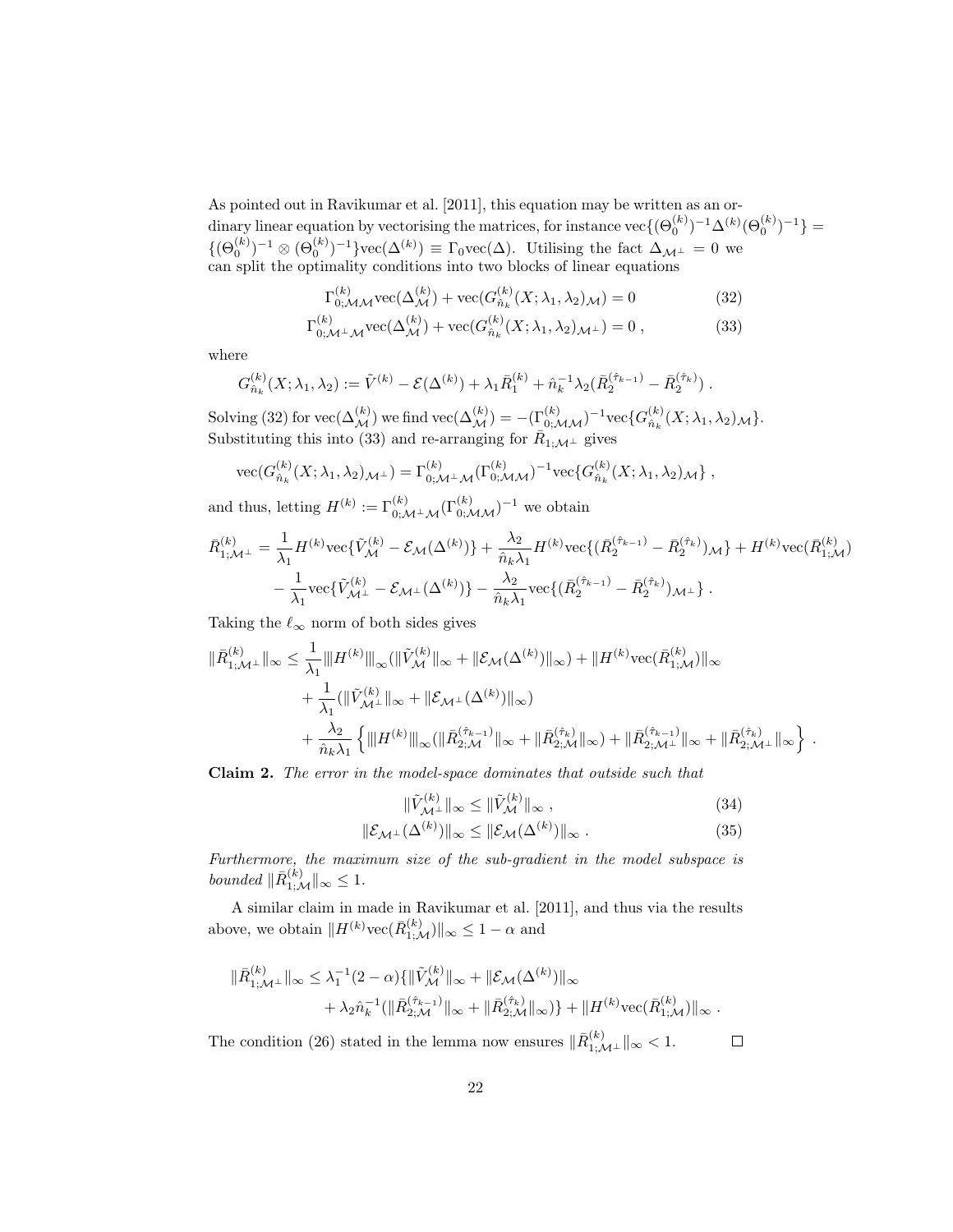### C.3 Control of Estimation Error (Proof of Lemma 6)

Note that  $\bar{\Theta}_{\mathcal{M}^\perp}^{(k)} = \Theta_{0;\mathcal{M}^\perp}^{(k)} = 0$  and thus  $\|\Delta^{(k)}\|_{\infty} = \|\Delta_{\mathcal{M}}^{(k)}\|_{\infty}$ . We follow Lemma 6 from Ravikumar et al. [2011] in the spirit of our proof. The first step is to characterise the solution  $\bar{\Theta}_{\mathcal{M}}$  in terms of its zero-gradient condition (of the restricted oracle problem). Define a function to represent the block-wise optimality conditions (akin to Eq. 75 Ravikumar et al. [2011])

$$
Q(\Theta_{\mathcal{M}}^{(k)}) = -(\Theta_{\mathcal{M}}^{(k)})^{-1} + \hat{n}_{k}^{-1} \left( \sum_{t=\hat{\tau}_{k-1}}^{\hat{\tau}_{k}-1} \hat{S}_{\mathcal{M}}^{(t)} \right) + \lambda_{1} \bar{R}_{1}^{(k)} + \lambda_{2} \hat{n}_{k}^{-1} (\bar{R}_{2}^{(\hat{\tau}_{k-1})} - \bar{R}_{2}^{(\hat{\tau}_{k})}) = 0.
$$

Now construct a map  $F: \Delta_{\mathcal{M}}^{(k)} \mapsto F(\Delta_{\mathcal{M}}^{(k)})$  such that its fixed points are equivalent to the zeros of the gradient expression in terms of  $\Delta_{\mathcal{M}}^{(k)}$ . To simplify the analysis, let us work with the vectorised form and define the map

$$
F(\text{vec}(\Delta_{\mathcal{M}}^{(k)})):=-(\Gamma_{0;\mathcal{M}\mathcal{M}})^{-1}\text{vec}\{Q(\Theta_{\mathcal{M}}^{(k)})\}+\text{vec}(\Delta_{\mathcal{M}}^{(k)})\;,
$$

such that  $F\{\text{vec}(\Delta_{\mathcal{M}}^{(k)})\} = \text{vec}(\Delta_{\mathcal{M}}^{(k)})$  iff  $Q(\Theta_{0;\mathcal{M}}^{(k)} + \Delta_{\mathcal{M}}^{(k)}) = Q(\Theta_{\mathcal{M}}^{(k)}) = 0$ . Now, to ensure all solutions that satisfy the zero gradient expression may have their error bounded within the ball we demonstrate that F maps a  $\ell_{\infty}$  ball  $\mathbb{B}(r) :=$  $\{\Theta_{\mathcal{M}}^{(k)} | \|\Theta_{\mathcal{M}}^{(k)}\|_{\infty} \leq r\}$  onto itself. Expanding  $F(\text{vec}(\Delta_{\mathcal{M}}^{(k)})),$  we find

$$
F(\text{vec}(\Delta_{\mathcal{M}}^{(k)})) = -(\Gamma_{0; \mathcal{M}\mathcal{M}})^{-1} \text{vec}\{Q(\Theta_{0; \mathcal{M}}^{(k)} + \Delta_{\mathcal{M}}^{(k)})\} + \text{vec}(\Delta_{\mathcal{M}}^{(k)})
$$
  
=  $T_1 - T_2$ ,

where

$$
T_1 := (\Gamma_{0;MM})^{-1} \text{vec} \left[ \{ (\Theta_0^{(k)} + \Delta^{(k)})^{-1} - (\Theta_0^{(k)})^{-1} \} M + \text{vec}(\Delta_M^{(k)}) \right]
$$
  

$$
T_2 := (\Gamma_{0;MM})^{-1} \text{vec} \left[ \tilde{V}_M^{(k)} + \lambda_1 \bar{R}_{1;M}^{(k)} + \lambda_2 \hat{n}_k^{-1} (\bar{R}_{2;M}^{\hat{\tau}_{k-1}} - \bar{R}_{2;M}^{\hat{\tau}_k}) \right].
$$

The rest of the proof follows from Ravikumar et al. [2011], where via Lemma 5, one can show

$$
||T_1||_{\infty} \leq \frac{3}{2} dK_{\Sigma_0}^3 K_{\Gamma_0} ||\Delta^{(k)}||_{\infty}^2 \leq \frac{3}{2} dK_{\Sigma_0}^3 K_{\Gamma_0} r^2 ,
$$

under the assumptions of the lemma we obtain  $||T_1|| \leq r/2$ . Combined with the stated form of r, we also find  $||T_2||_{\infty} \leq r/2$  and thus  $||F(\text{vec}(\Delta_{\mathcal{M}}^{(k)}))||_{\infty} \leq r$ . Through the construction of F, we have  $\|\Delta_{\mathcal{M}}^{(k)}\|_{\infty} \leq r$  iff  $Q(\Theta_{0;\mathcal{M}}^{(k)} + \Delta_{\mathcal{M}}^{(k)}) =$  $Q(\Theta_{\mathcal{M}}^{(k)}) = 0$  and since  $Q(\bar{\Theta}_{\mathcal{M}}^{(k)}) = 0$  for any  $\bar{\Theta}_{\mathcal{M}}^{(k)}$  we obtain  $\|\bar{\Delta}_{\mathcal{M}}^{(k)}\|_{\infty} \leq r$  where  $\bar{\Delta}^{(k)}_{\mathcal{M}} := \bar{\Theta}^{(k)} - \Theta_0^{(k)}$ . Finally, the existence of a solution  $\bar{\Theta}_{\mathcal{M}}^{(k)}$  corresponding to  $\text{vec}(\bar{\Delta}_{\mathcal{M}}^{(k)}) \in \mathbb{B}(r)$  is guaranteed by Brouwer's fixed point theorem.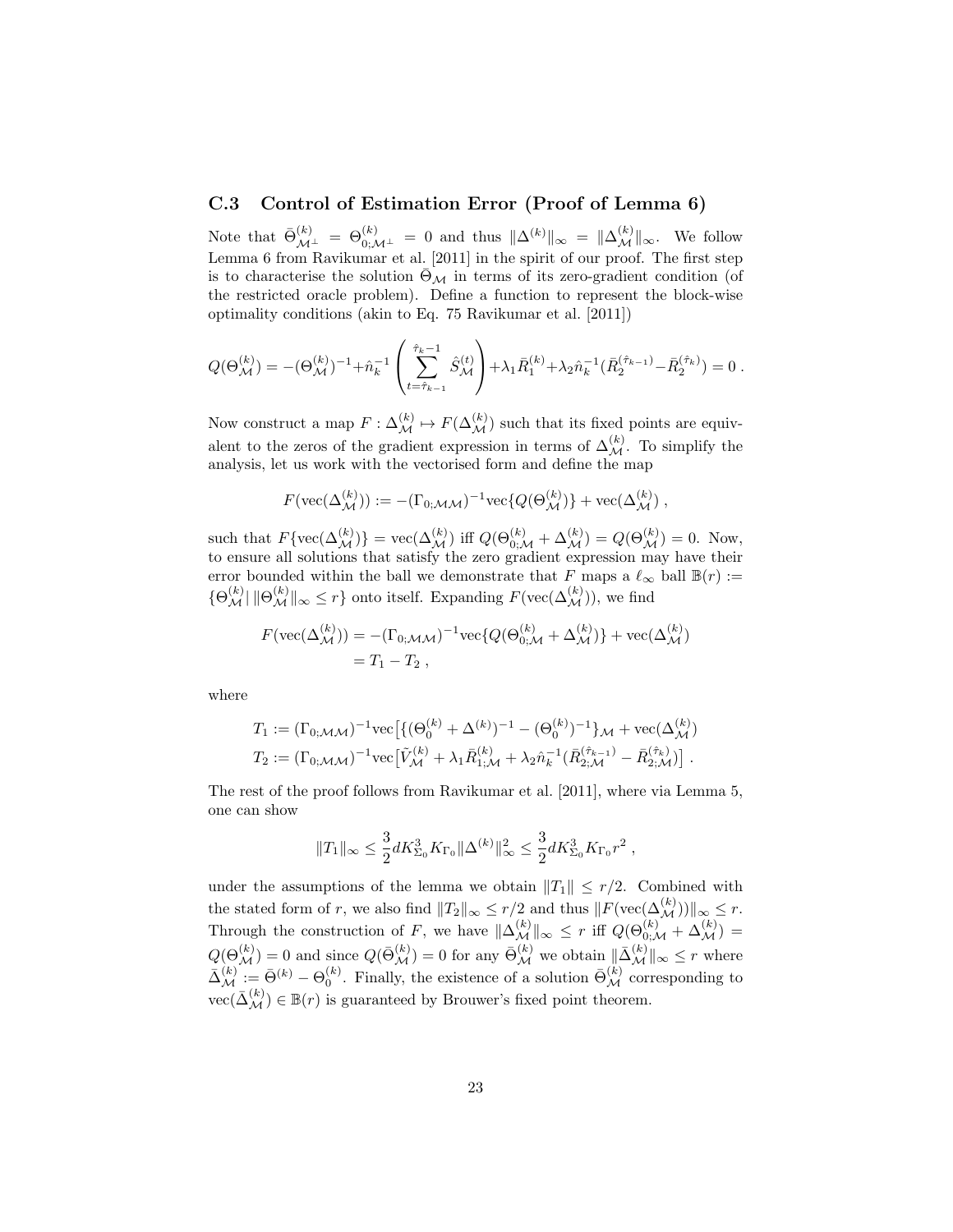# D Further Results

# D.1 Strict Convexity of GFGL (Proof of Lemma 7)

*Proof.* The negative log-det barrier  $-\log \det(\Theta^{(t)})$  is strictly convex on  $\Theta^{(t)}$  $S^1_{++}$ . While the frobenius norm is strictly convex on a given matrix  $||A||_F$  for  $A \in \mathcal{S}_{++}^1$  it is not strictly convex when considering the mixed norm  $\sum_{t=2}^{T} ||\Theta^{(t)} \Theta^{(t-1)}\|_F$  for  $\Theta^{(t)} \in \mathcal{S}_{++}^{(T)}$ . However, due to Lagrangian duality, we can re-write the GFGL problem as an explicitly constrained problem

$$
\min_{\Theta_T \in S_{++}^{(T)}} \left\{ \sum_{t=1}^T \left[ \langle \Theta^{(t)}, \hat{S}^{(t)} \rangle - \log \det(\Theta^{(t)}) \right] \right\} \text{ such that}
$$

$$
\sum_{t=1}^T \|\Theta_{-ii}^{(t)}\|_1 + \frac{\lambda_2}{\lambda_1} \sum_{t=2}^T \|\Theta^{(t)} - \Theta^{(t-1)}\|_F \le C(\lambda_1) .
$$

We can alternatively write

$$
\min_{\Theta_T \in \mathcal{S}_{++}^{(T)}} \left\{ \sum_{t=1}^T \left[ \langle \Theta^{(t)}, \hat{S}^{(t)} \rangle - \log \det(\Theta^{(t)}) \right] \right\}
$$
\nthat

\n
$$
\sum_{t=1}^T \|\Theta_{-ii}^{(t)}\|_1 \leq C_{\text{sparse}}(\lambda_1, \lambda_2) \quad \text{and} \quad \sum_{t=2}^T \|\Theta^{(t)} - \Theta^{(t-1)}\|_F \leq C_{\text{smooth}}(\lambda_1, \lambda_2) .
$$

such

A similar argument to that used in Ravikumar et al. [2011] now holds. Specifically, we note that even the rank one estimate  $\hat{S}^{(t)}$  will have positive diagonal entries  $\hat{S}_{ii}^{(t)} > 0$  for all  $i = 1, ..., p$ . The off-diagonal entries in the precision matrix are restricted through the  $\ell_1$  term. Unlike in the standard static case, the size of this norm is not related to just a single precision matrix, rather it counts the size of the off-diagonals over the whole set  $\{\Theta^{(t)}\}_{t=1}^T$ . Thus, to obtain strict convexity, one also needs to include appropriate smoothing. To borrow the same argument as used in Ravikumar et al. [2011], we need to demonstrate that for any time-point  $t$  we can construct a problem of the form  $\min_{\Theta^{(t)} \in \mathcal{S}_{++}^{(1)}} \left\{ \langle \Theta^{(t)}, \hat{S}^{(t)} \rangle - \log \det(\Theta^{(t)}) \right\}$  such that  $\|\Theta_{-ii}^{(t)}\|_1 \leq C_t(\lambda_1, \lambda_2)$ . The constraint due to smoothing allows exactly this, for instance, one may obtain a bound  $\|\Theta_{-ii}^{(t)}\|_1 \leq C_{\text{sparse}}(\lambda_1, \lambda_2) - \sum_{s \neq t} \|\Theta_{-ii}^{(s)}\|_1$ . Writing  $\Theta^{(s)}$  =  $\Theta^{(1)} + \sum_{q=2}^{s} (\Theta^{(q)} - \Theta^{(q-1)})$  for  $s \geq 2$  we obtain

$$
\sum_{s \neq t} \|\Theta^{(s)}\|_1 \leq \|\Theta^{(1)}\|_1 + \sum_{s \neq t} \sum_{q=1}^s \|\Theta^{(q)} - \Theta^{(q-1)}\|_1
$$
  

$$
\leq pC_{\text{smooth}}(\lambda_1, \lambda_2) + \|\Theta^{(1)}\|_1,
$$

where we note  $\|\cdot\|_1 \leq p\|\cdot\|_F$ . Converting to the bound for the  $\ell_1$  norm at time t we find

$$
\|\Theta_{-ii}^{(t)}\|_1 \leq C_{\text{sparse}}(\lambda_1, \lambda_2) - pC_{\text{smooth}}(\lambda_1, \lambda_2) - \|\Theta^{(1)}\|_1 \equiv C_t(\lambda_1, \lambda_2) ,
$$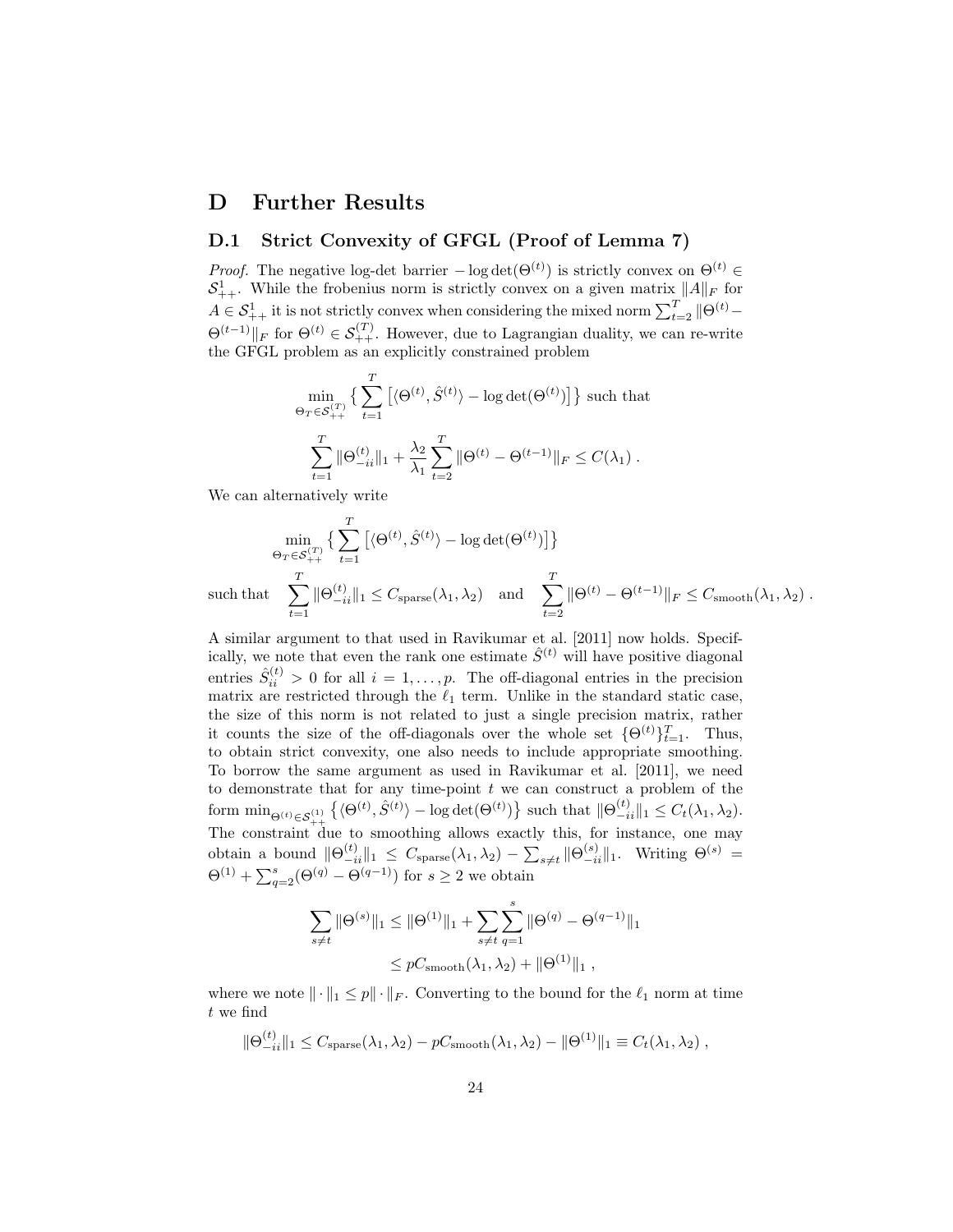and thus an effective bound on the time-specific  $\ell_1$  norm can be obtained.  $\Box$ 

# D.2 Consistency when  $\hat{K} \geq K$  (Proof Sketch for Proposition 1)

Proof. The below constitutes a sketch of the proof for Proposition 1. Let us start by recalling the assumption  $K \leq K \leq K_{\text{max}}$ . We can split the bound into two, one corresponding to the correctly identified number of changes and one for those which exceed this number:

$$
P\left[\left\{h(\hat{\mathcal{T}}_{\hat{K}}\|\mathcal{T}_{K})\geq T\delta_{T}\right\}\cap\left\{K\leq \hat{K}\leq K_{\max}\right\}\right]\leq \underbrace{P[h(\hat{\mathcal{T}}_{K}\|\mathcal{T}_{K})\geq T\delta_{T}]}_{\rightarrow 0 \text{ via Thm.1}}+\sum_{L>K}^{K_{\max}}P[h(\hat{\mathcal{T}}_{L}\|\mathcal{T}_{K})\geq T\delta_{T}].
$$

Focusing on the second bound, Harchaoui and Lévy-Leduc [2010] demonstrates this can be broken down in terms of three events:

$$
\sum_{L>K}^{K_{\max}} P[h(\hat{\mathcal{T}}_L || \mathcal{T}_K) \ge T\delta_T] \le \sum_{L>K}^{K_{\max}} \sum_{k=1}^{K} P[F_{T,k,1}] + P[F_{T,k,3}] + P[F_{T,k,3}]
$$

where

$$
F_{T,k,1} = \{ |\hat{\tau}_l - \tau_k| \ge T\delta_T \text{ and } \hat{\tau}_l < \tau_k \, , \, \forall 1 \le l \le L \}
$$
\n
$$
F_{T,k,2} = \{ |\hat{\tau}_l - \tau_k| \ge T\delta_T \text{ and } \hat{\tau}_l > \tau_k \, , \, \forall 1 \le l \le L \}
$$

 $F_{T,k,3} = \{ \exists 1 \leq l \leq L \mid |\hat{\tau}_l - \tau_k| \geq T \delta_T, |\hat{\tau}_{l+1} - \tau_k| \geq T \delta_T, \text{ and } \hat{\tau}_l < \tau_k < \hat{\tau}_{l+1} \}$ .

The probability of these events can all be bounded in a similar way to the that of Eq. 14, i.e. by considering specific start and end-points in the optimality conditions given by Lemma 1. In the interests of space, we refer the reader to Harchaoui and Lévy-Leduc [2010] for technical details of this procedure.

Finally, in the statement of the above proposition, we asserted that there was some  $K_{\text{max}}$  which upper bounded the number of estimated changepoints. By considering the bias of the GFGL estimator as a function of specific  $\lambda_1, \lambda_2$ which scale as discussed in the main paper one should be able to demonstrate that the estimated number of changepoints is indeed bounded from above. In the seminal paper of Harchaoui and Lévy-Leduc [2010], this is achieved via Lemma 2 of Meinshausen and Yu [2009]. In the case of GFGL, with the logdeterminant constrained likelihood and the additional regulariser, a new result would be needed to upper bound  $\tilde{K}$ . One possible pathway to achieving this would be via the analysis provided in Rothman et al. [2008], and extending this to the non-stationary setting. Proof of such a specific result is left as future work.

 $\Box$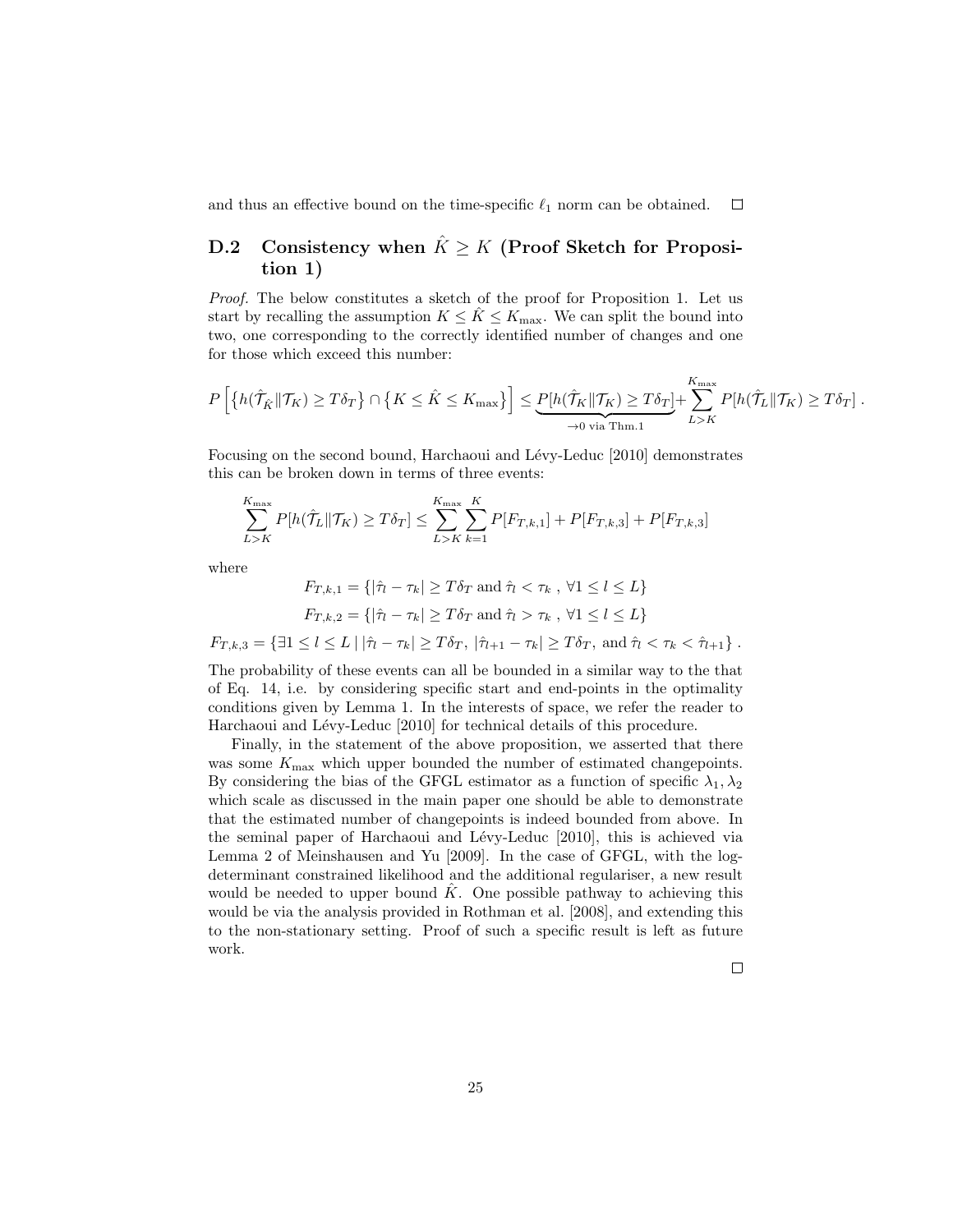# References

- D. Angelosante and G. B. Giannakis. Sparse graphical modeling of piecewisestationary time-series. In International Conference on Acoustics, Speech and Signal Processing (ICASSP), pages 1960–1963, 2011.
- J. Bai. Estimation of a change point in multiple regression models. The Review of Economics and Statistics, 79(4):551–563, 1997.
- O. Banerjee and L. E. Ghaoui. Model selection through sparse maximum likelihood estimation for multivariate gaussian or binary data. *Journal of Machine* Learning Research, 9:485–516, 2008.
- T. Cai, W. Liu, and X. Luo. A constrained l1 minimization approach to sparse precision matrix estimation. Journal of the American Statistical Association, 106(494):594–607, 2011.
- P. Fryzlewicz. Wild binary segmentation for multiple change-point detection. Annals of Statistics, 42(6):2243–2281, 2014.
- A. J. Gibberd and J. D. B. Nelson. High dimensional changepoint detection with a dynamic graphical lasso. ICASSP, IEEE International Conference on Acoustics, Speech and Signal Processing - Proceedings, pages 2684–2688, 2014.
- A. J. Gibberd and J. D. B. Nelson. Regularized estimation of piecewise constant gaussian graphical models : The group-fused graphical lasso. Journal of Computational and Graphical Statistics, 2017.
- D. Hallac, Y. Park, S. Boyd, and J. Leskovec. Network inference via the time-varying graphical lasso. In ACM SIGKDD International Conference on Knowledge Discovery and Data Mining (KDD), 2017.
- Z. Harchaoui and C. Lévy-Leduc. Multiple change-point estimation with a total variation penalty. Journal of the American Statistical Association, 105(492): 1480–1493, 2010.
- D. V. Hinkley. Inference about the change point in a sequence of random variables. Biometrika, 57(1):1–17, 1970.
- R. Killick, P. Fearnhead, and I. A. Eckley. Optimal detection of changepoints with a linear computational cost. Journal of the American Statistical Association, 107(500):1590–1598, 2012.
- M. Kolar and E. P. Xing. Estimating networks with jumps. Electronic Journal of Statistics, 6:2069–2106, 2012.
- Steffen L. Lauritzen. Graphical Models. OUP Oxford, 1996.
- S. Lee, M. H. Seo, and Y. Shin. The lasso for high dimensional regression with a possible change point. Journal of the Royal Statistical Society. Series B: Statistical Methodology, 78(1):193–210, 2016.